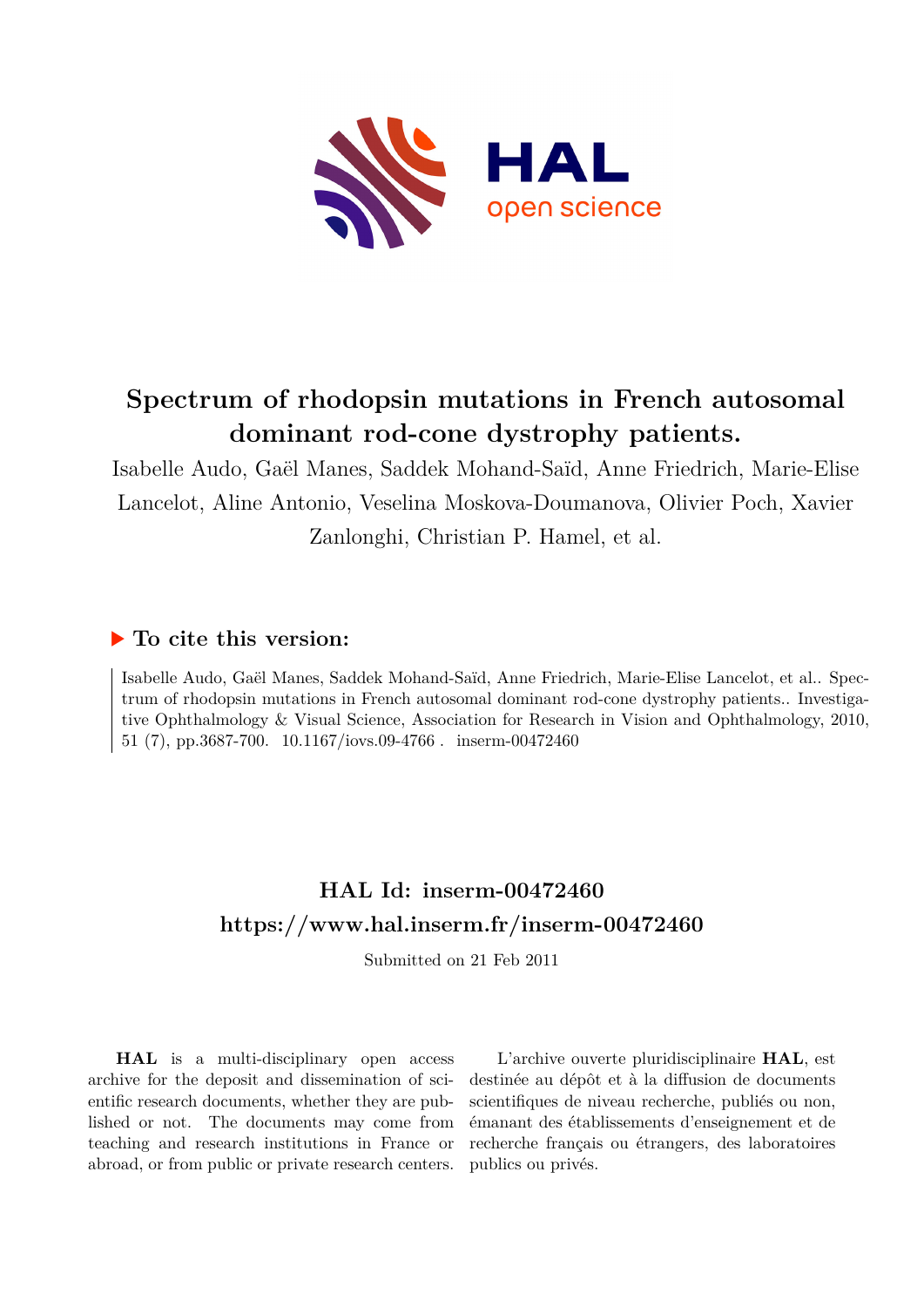# *Spectrum of rhodopsin mutations in French autosomal dominant rod-cone dystrophy patients*

**Isabelle Audo** 1 2 3 **, Ga**ë**l Manes** <sup>4</sup> **, Saddek Mohand-Sa**ï**d** 2 1 **, Anne Friedrich** <sup>5</sup> **, Marie-Elise Lancelot** <sup>1</sup> **, Aline Antonio** 1 2 **, Veselina Moskova-Doumanova** <sup>1</sup> **, Olivier Poch** <sup>5</sup> **, Xavier Zanlonghi** <sup>6</sup> **, Christian P. Hamel** 4 7 **, Jos**é**-Alain Sahel** 1 2 3 **, Shomi S Bhattacharya** 1 3 **, Christina Zeitz** 1 \*

*Institut de la vision 1 INSERM : U968 , Universit*é *Pierre et Marie Curie - Paris VI , CNRS : UMR7210 , FR*

*CIC - Quinze-Vingts 2 INSERM : CIC503 , Chno Des Quinze-Vingts PARIS VI 28, Rue de Charenton 75012 PARIS,FR*

*Department of Molecular Genetics 3 Institute of Ophthalmology , London,GB*

*Physiopathologie et th rapie des d ficits sensoriels et moteurs 4* <sup>é</sup> <sup>é</sup> *INSERM : U583 , IFR76 , Universit*é *Montpellier II - Sciences et Techniques du Languedoc , Hopital Saint-Eloi 80, Avenue Auguste Fliche 34295 MONTPELLIER CEDEX 5,FR*

*IGBMC, Institut de G n tique et de Biologie Mol culaire et Cellulaire 5* <sup>é</sup> <sup>é</sup> <sup>é</sup> *INSERM : U964 , CNRS : UMR7104 , Universit*é *de Strasbourg , Parc D*'*Innovation 1 Rue Laurent Fries - BP 10142 67404 ILLKIRCH CEDEX,FR*

*Service Exploration Fonctionnelle de la Vision 6 Clinique Sourdille , Nantes,FR*

*Centre de R f rence Maladies Sensorielles G n tiques 7* <sup>é</sup> <sup>é</sup> <sup>é</sup> <sup>é</sup> *CHRU Montpellier , Hopital Gui de Chauillac , FR*

\* Correspondence should be adressed to: Christina Zeitz <christina.zeitz@inserm.fr >

# **Abstract**

## **Purpose**

**To identify the prevalence of rhodopsin (RHO ) mutations in French patients with autosomal dominant rod-cone dystrophies (adRP).**

#### **Methods**

**Detailed phenotypic characterization was performed including precise family history, best corrected visual acuity using the ETDRS chart, slit lamp examination, kinetic and static perimetry, full field and multifocal electroretinography (ERG), fundus autofluorescence imaging (FAF) and optical coherence tomography (OCT). For genetic diagnosis, genomic DNA of seventy-nine families was isolated by standard methods. The coding exons and flanking intronic regions of RHO were PCR amplified, purified and sequenced in the index patient.**

#### **Results**

**Among this French adRP cohort, 16.5**% **revealed a RHO mutation. While three unrelated families showed each a novel missense mutation (p.Leu88Pro, p.Met207Lys and p.Gln344Pro), ten unrelated families showed recurrent previously published mutations (p.Asn15Ser, p.Leu131Pro, p.Arg135Trp, p.Ser334GlyfsX20 and p.Pro347Leu). All mutations co-segregated with the phenotype within a family and the novel mutations were not identified in a control population.**

#### **Conclusion**

**Our studies revealed that the prevalence of RHO mutations in French adRP patients is in accordance with other studies from Europe. Most of the changes identified herein reflect recurrent mutations within which p.Pro347Leu substitution is the most prevalent. Nevertheless, almost a quarter of the changes are novel indicating that, although RHO is the first gene implicated and probably the most studied gene in RP, it is still relevant to perform mutation analysis in the coding exons of RHO to detect novel changes. Our detailed phenotype-genotype analyses in all family members available deliver the basis for therapeutic approaches in those families.**

**MESH Keywords** Adolescent ; Adult ; Child ; DNA Mutational Analysis ; Electroretinography ; European Continental Ancestry Group ; genetics ; Female ; Fluorescein Angiography ; France ; epidemiology ; Genes, Dominant ; Genotype ; Humans ; Male ; Middle Aged ; Mutation ; Pedigree ; Phenotype ; Photoreceptor Cells, Vertebrate ; pathology ; Polymerase Chain Reaction ; Prevalence ; Retinitis Pigmentosa ; diagnosis ; genetics ; Rhodopsin ; genetics ; Tomography, Optical Coherence ; Visual Acuity ; Young Adult

Rod-cone dystrophies, also called retinitis pigmentosa (RP), are a clinically and genetically heterogeneous group of inherited retinal disorders primarily affecting rods with secondary cone degeneration 1 . RP patients initially often complain of night blindness. This is attributed to the primarily affected rods and clinical sign of the impaired rod function. Later on, when the secondary cone dysfunctions manifests, progressive visual field constriction, abnormal color vision and loss of central vision can be observed – signs of decreasing cone function. As the disease progresses and retinal dysfunction decreases, visual impairment increases: in some cases the disease may eventually result in very severe visual impairment or even blindness. RP is the most common inherited form of severe retinal degeneration, with a frequency of about 1 in 4000 births and more than 1 million affected individuals over the world. The mode of inheritance can be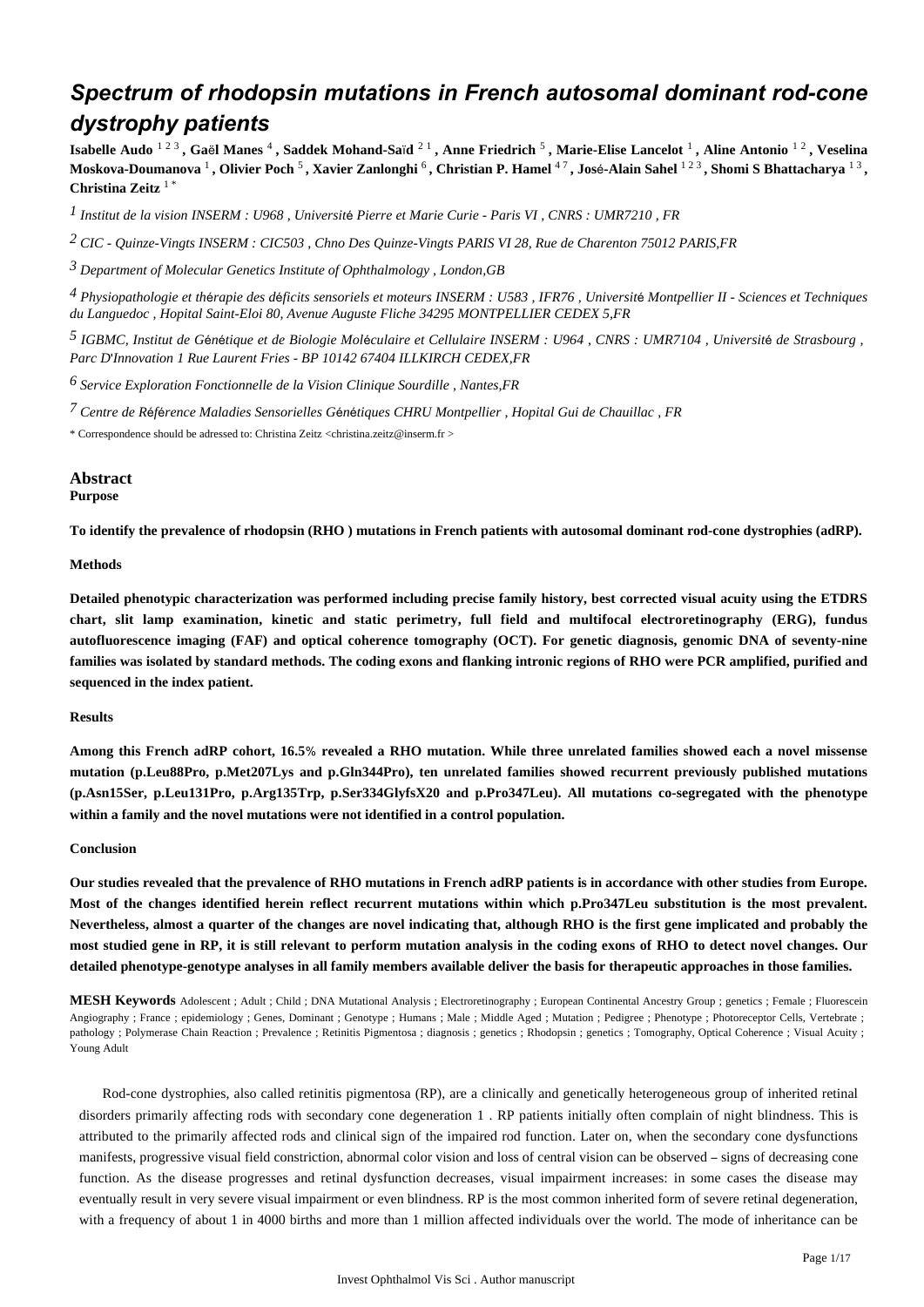X-linked (5–15%) autosomal dominant (30–40%) or autosomal recessive (50–60%) The remaining patients represent isolated cases of which the inheritance trait can not be established 1 .

To date, 20 autosomal dominant RP (adRP) genes have been reported (http://www.sph.uth.tmc.edu/Retnet/ ). One of the major genes underlying this disorder is rhodopsin (RHO ) coding for the light absorbing molecule that initiates the signal transmission cascade in rod photoreceptors. According to the literature, RHO mutation prevalence ranges from 0 to 50% cases of adRP in cohorts from various geographical origins, with higher numbers reported in the United States 2 –18 .

The genetic and phenotypic heterogeneity is not only found in RP in general but also specifically reflected in adRP with RHO mutations: Over 120 mutations have been identified in different sites of the gene including specific hot spots ( http://www.sph.uth.tmc.edu/Retnet/ , http://www.hgmd.cf.ac.uk/ac/all.php , http://www.retina-international.org/sci-news/rhomut.htm ) 19 .

Certain mutations in RHO lead to diffuse rod-cone dysfunction whereas other cases are implicated in a more restricted disease that may predominate in the inferior part of the retina such as in sector RP 20 . Phenotypic classifications have been proposed to reflect this variability. In particular, Cideciyan and co-workers have distinguished two classes of disease expression with allele-specificity 21 : class A mutants show severely generalized abnormal rod function early in life with a constant rate of cone disease progression across the retina with time. Class B mutants show more restricted disease and absent or lateonset night blindness.

Other classifications have been proposed based on the underlying pathogenic mechanism involved in adRP due to RHO mutations. Mendes and co-workers classified the different types of mutations in 6 groups. Class I refers exclusively to rhodopsin mutations that fold correctly but are not transported to the outer segment. Class II, refers to mutations that misfold, are retained in the endopasmic reticulum (ER) and cannot easily reconstitute with 11-cis -retinal. Class III refers to mutations that affect endocytosis. Class IV mutations do not affect folding per se but might affect rhodopsin stability and posttranslational modification. Similarly, Class V mutations have no obvious folding defect but show an increased activation rate for transducin. Mutants that appear to fold correctly but lead to the constitutive activation of opsin in the absence of the chromophore and in the dark constitute Class VI. Other mutations with unclear biochemical or cellular defect, or uninvestigated defect were not classified 19 .

Our comprehensive study presented herein aim to investigate in detail a French adRP cohort coming from 2 different clinical centers, namely Quinze-Vingts hospital in Paris and the Centre Hospitalier Régional in Montpellier located in the south of France. We will present the prevalence of rhodopsin mutations in this cohort and show precise phenotype-genotype correlations. Novel mutations will be analyzed on its predicted pathogenic mechanism as well as frequently mutated sites will be presented as putative candidates for therapeutic approaches.

### **METHODS**

### **Clinic**

Seventy-nine families with a provisional diagnosis of autosomal dominant rod-cone dystrophy, (adRP) were ascertained in the CIC of the Quinze-Vingts hospital, Paris (67 families) and in Montpellier (12 families). Informed consent was obtained from each patient and normal individual controls after explanation of the study and its potential outcome. The study protocol adhered to the tenets of the Declaration of Helsinki and was approved by the local ethics committees. Each patient underwent full ophthalmic examination with assessment of best corrected visual acuity using ETDRS chart, kinetic and static perimetry and colour vision using the desaturated Farnsworth Panel D-15. Fullfield and multifocal electroretinography (ERG and mfERG) were performed with DTL recording electrodes and incorporated the ISCEV Standards (Espion2 Diagnosys® for full field ERG and Veris II for Multifocal ERG) 22 , 23 . Severe rod-cone dysfunction was considered when no detectable responses where recorded. Clinical assessment was completed with Fundus Autofluorescence Imaging (FAF) and Optical Coherence Tomography (OCT) (HRAII® and Spectralis® OCT, Heidelberg Engineering, Dossenheim, Germany). At the end of clinical evaluation, patients and family members were asked to donate a blood sample for further genetic studies.

#### **Mutation analysis**

Total genomic DNA was extracted from peripheral leucocytes in blood samples by standard salting out procedures 24 or according to manufacturer recommendation (Puregen Kit, Qiagen, Courtaboeuf, France). Subsequently, either genotyping or direct sequencing of RHO was performed. For genotyping 2 to 3 polymorphic microsatellite markers within or contiguous to known adRP genes (RHO, RDS, PRPF31, RP1, PRPF8, IMPDH1, PRPF3, NRL, CA4, CRX, TOPORS, PAP1, NR2E3 ) was used. Results were analysed with GeneMapper software (version 4.0, Applied Biosystems). The coding 5 exons of rhodopsin (RHO RefSeq NM000539.2) and the flanking intronic regions were amplified with oligonucleotides previously described 25 At least 125 commercially available control samples were used to validate the pathogenicity of the novel sequence variants (Human random control panel 1-3, Health Protection Agency Culture Collections, Salisbury, United Kingdom).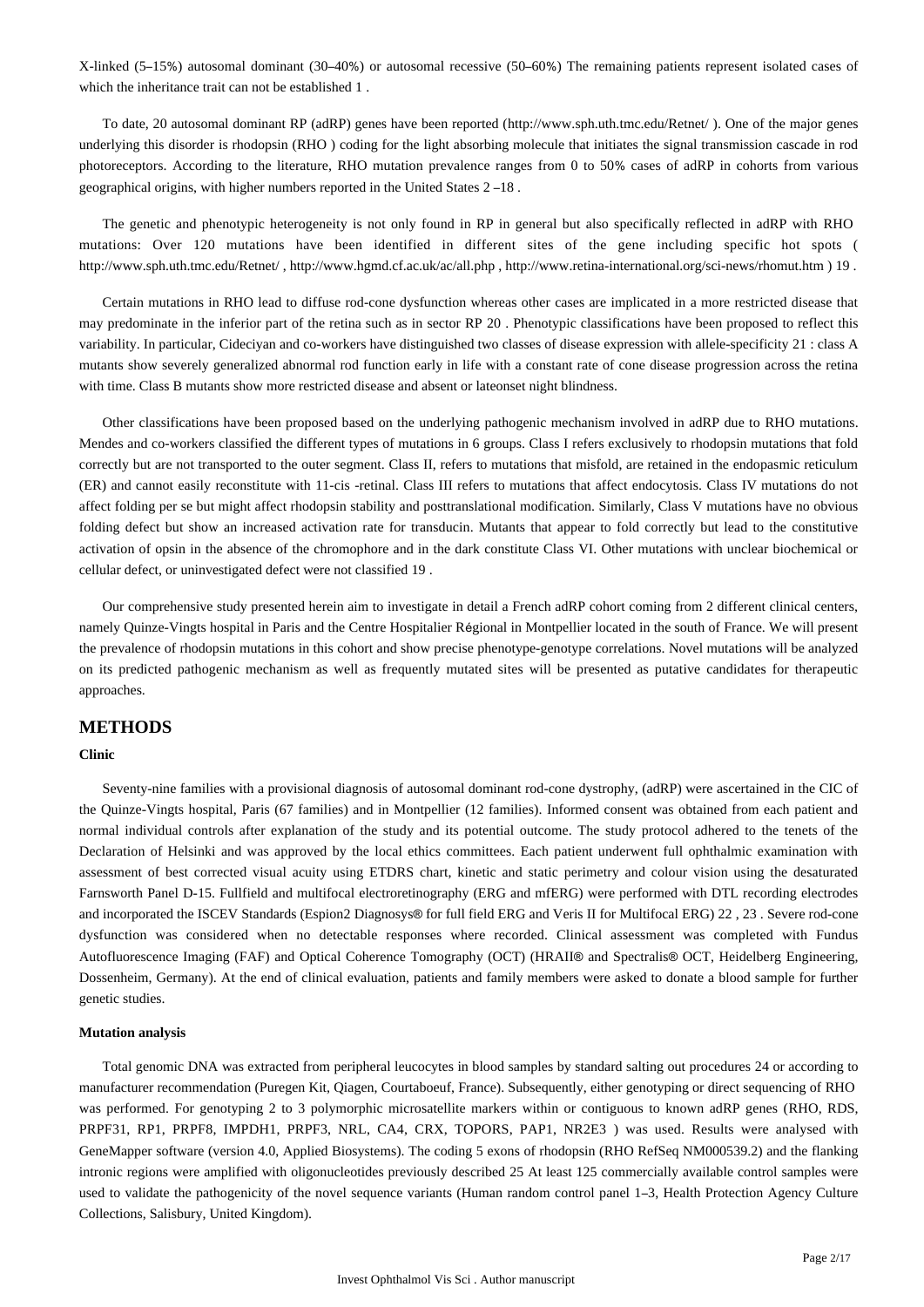# **RESULTS**

### **Mutation analysis**

Thirteen index patients of the investigated 79 French autosomal dominant RP patients revealed a RHO mutation (Table 1 ). These mutations co-segregated with the phenotype when tested in family members available. Three index patients showed each a novel missense mutation, while ten index patients revealed previously described mutations in RHO (Table 1 and Figure 2a ).

 $•<sub>1</sub>$ 

Patient CIC00218 from family 155, originating from the Southwest of France, had a novel c.263T>C mutation on exon 1 leading to a p.Leu88Pro substitution (Figures 1A and 2A )

 $\bullet$  2

Patient CIC00716 of family 475, from Northern France revealed a novel mutation c.620T>A in exon 3 leading to a p.Met207Arg substitution, which segregates with an unusual restricted chorioretinal atrophy phenotype (Figure 1b ) (Audo et al., 2010, in press ).

 $\bullet$  3

Patient CIC00590 from family 394, with Sephardim Jewish origins, revealed a novel mutation, c.1031A>C in exon 5, leading to a p.Gln344Pro substitution (Figure 1c and 2a ).

## $\bullet$  4 and 5

Two patients from two unrelated families (PB41 and 42) from a similar region in France revealed the known c.44A>G mutation in exon 1 leading to a p.Asn15Ser exchange (Figure 1d ).

 $\bullet$  6

Patient CIC00123 from family 172/96 originating from Martinique, within the French West Indies, showed a previously described heterozygous c.392T>C mutation in exon 2 leading to a p.Leu131Pro substitution (Figure 1e).

## • 7 and 8

Two index patients CIC00364 and CIC00974 from two unrelated families 247 and 610 respectively revealed the known mutation c.403C>T in exon 2 leading to a p.Arg135Trp substitution, which co-segregated with the disease (Figure 1f ).

 $\bullet$  Q

Index patient 2296 from family RP827 revealed the earlier described c.998\_999insAGGC insertion leading to a predicted frameshift mutation (p.Ser334GlyfsX20), which is assumed to change the open reading frame and elongates the altered protein (Figure 1g ).

 $• 10-13$ 

Four index patients CIC00161, CIC00841, CIC00944 and CIC01125 from 4 unrelated families with origins in 4 distinct regions of France (family 119, family 546, family 598 and family 681, respectively) revealed the c.1040C>T mutation in exon 5 leading to the p.Pro347Leu substitution, which co-segregated in family members available for genetic testing (Figure 1h ).

# **Prevalence of different RHO mutations in France**

Together our study on autosomal dominant RP patients from France showed that 16.5% revealed novel or known RHO mutations. Mutations locations revealed no specific hot spots since they involved all exons. However, three mutations occurred at least in two families indicating that the p.Asn15Ser, p.Arg135Trp and the p.Pro347Leu substitutions in RHO are frequent causes of RP in this population.

### **Phenotypic characteristics of patients with RHO mutation**

Thirty affected subjects, between age 8 and 62, from the 13 families found with RHO mutation underwent complete clinical examination. Their phenotypic details are summarized in Table 2 . The group of patients reported here shows 3 distinct phenotypes and resemble either class A or B mutants from the classification proposed by Cideciyan and co-workers 21 :

**a generalized rod-cone dysfunction** observed in patients carrying mutations (p.Leu88Pro, p.Leu131Pro, p.Arg135Trp, p.Ser334GlyfsX20, p.Gln344Pro, p.Pro347Leu), which resemble the class A mutants.

**a sector RP** associated with the p. Asn15Ser mutation and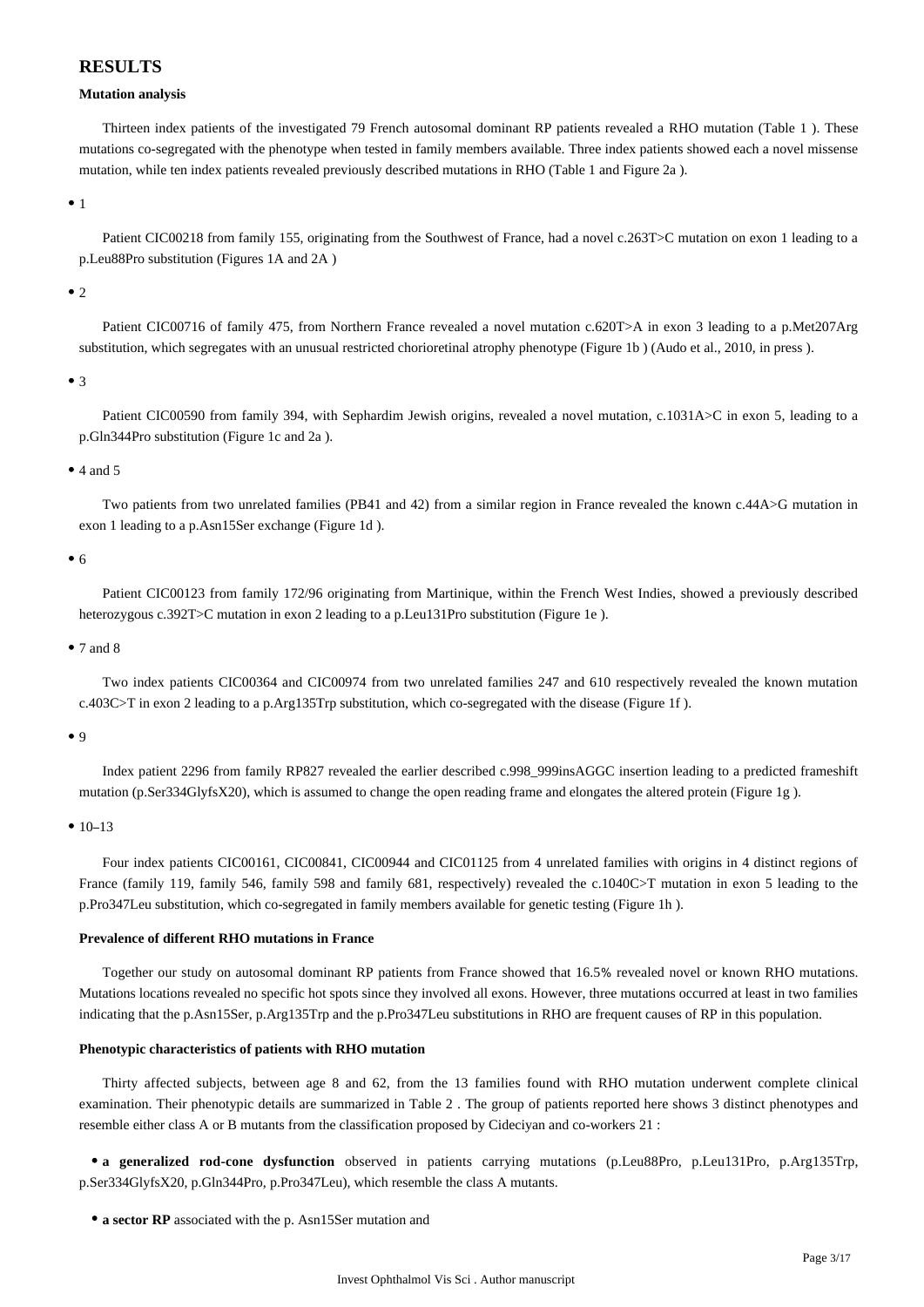**a restricted chorioretinal dystrophy predominant at the posterior pole** associated with the p.Met207Lys substitution. Due to the more restricted phenotype, we classified the two latter mutations as class B mutations.

In **generalized forms** , symptoms are classical for RP with no obvious phenotype/genotype differences and are dominated by night blindness, from early childhood, progressive peripheral visual field constriction and late photophobia. Age at time of diagnosis varies from 8 to 49 with a majority within the teenage years, earlier than restricted diseases. Central vision ranges from 20/20 to 20/400. It decreases with age, after peripheral visual field impairment, and is usually relatively conserved up to the  $5<sup>th</sup>$  decade. However, in 8/21 patients, atrophic changes within the macula occur after the mid-twenties and compromised further central vision. Some degree of cataract or intraocular lens is present as early as 34 in 11/21 patients. Fundus examination, shows in most patients classical RPE changes in the periphery with intraretinal pigment migrations, sign of photoreceptor cell death, increasing with age. White dots are present in 5 patients who are 43 or younger associated with three genotypes are in our series: p.Leu131Pro, p.Gln344Pro and p.Pro347Leu. OCT findings are summarized in Table 2 . There was no correlation between OCT abormalities and genotype. Cystoid Macular Edema (CME) is present in 4/30 patients in association with 4 different genotypes. A perifoveal ring of hyper-autofluorescence is present 13/18 patients for whom fundus autofluorescence imaging has been performed. Absence of this ring is associated with irregular loss of autofluorescence within the macula in relation with atrophic changes (Figure 3 ). ERG responses are usually undetectable for both scotopic and photopic recordings after 30 or show only residual photopic Flicker responses. When ERGs are detectable, in younger patients, they usually show more decreased amplitudes for scotopic than photopic responses with implicit time shift, consistent with generalized rod-cone dysfunction.

**Sector RP** was seen in 2 families (PB41 and PB42) carrying the same p.Asn15Ser change. Five patients, from age 28 to 60, underwent full ophthalmic examination. Night blindness is an inconstant sign in these subjects who all retain a normal central vision with inferior peripheral field defect correlated with fundus abnormalities. ERG responses show decreased scotopic responses with additional photopic abnormalities in some patients. There is however no implicit time shift consistent with a restricted rod-cone dysfunction.

One additional family, F475 with a novel p.Met207Arg, shows also restricted chorioretinal degeneration. Phenotype-genotype correlations are described in more details elsewhere (Audo et al., 2010, in press ). Briefly, onset of symptoms appears in the fourth decade in this family with moderate night blindness and asymmetric visual loss. Affected family members show patchy areas of chorioretinal atrophy within the posterior pole (Figure 3 ) with decreased ERG response amplitudes for both scotopic and photopic responses and no implicit time shift consistent with restricted disease.

# **DISCUSSION**

The current study reports mutation spectrum on the rhodopsin gene in a cohort of patients from 2 major French centres and further outlines phenotypic variability associated with rhodopsin mutation showing both, generalized or sectorial retinal degeneration. To the best of our knowledge to date only two studies on RHO mutations in a French cohort were published: One describing the prevalence of RHO mutations in Southern France and the other reported on the identification of 5 new mutations with no information on prevalence and ethnic origin 13 , 26 .

The overall prevalence of RHO mutations in our cohort is 16.5%. This is consistent with previous reports on European cohorts including Spain (20%)10 , Germany (16%)11 , Italy (16%)12 and Southern France (10%).13 This is higher than reports from China (2–7%) 14 , 15 , 27 , Japan (0–6%) 16 India (0 – 2%) 17 and South-Africa (7%) 18 . Studies from the UK and Norway revealed higher numbers with 30–50% 8, 9, 28. However, the studied cohorts were small (12–20 families) and thus these results must be validated in larger cohorts. In the US population RHO mutations were shown to account for up to 30% of adRP 3 –7. The prevalence of the p.Pro23His mutation in the US has been reported as high as 12% of adRP due to a founder effect from a common British ancestor 29 . This mutation has never been found in European cohorts of adRP 30, including the current report, nor in Asian cohorts 31, 32, which would account for differences in the overall RHO mutation prevalence between the American population and reports from other populations.

Three novel changes were identified in the current study: p.Leu88Pro, p.Met207Lys and Gln344Pro.

The p.Leu88Pro substitution leads to a severe generalized rod-cone dystrophy phenotype in the patients. Disease-causing mutations have already been reported for the surrounding residues (namely p.Val87Asp and p.Gly89Asp) and misfolding has been hypothesised as a pathogenic mechanism 4 , 33 . The Leucine in 88 is located within the alpha helix of the second transmembrane domain of rhodopsin. The residue at this position is not invariant among Metazoan organism (Figure 2b ), but shows always hydrophobic characteristics, necessary for the maintenance of this alpha helix. The substitution of the leucine by a proline would induce a kink in the helix and destabilize the protein through rhodopsin misfolding. This would classify the p.Leu88Pro within class II after Mendes and colleagues 19 .

The novel p.Met207Arg substitution was associated with unusual chorioretinal atrophy. Mutation consequences are discussed elsewhere (Audo et al., 2010, in press ) and would suggest a change in sterical constraints within the retinal binding pocket.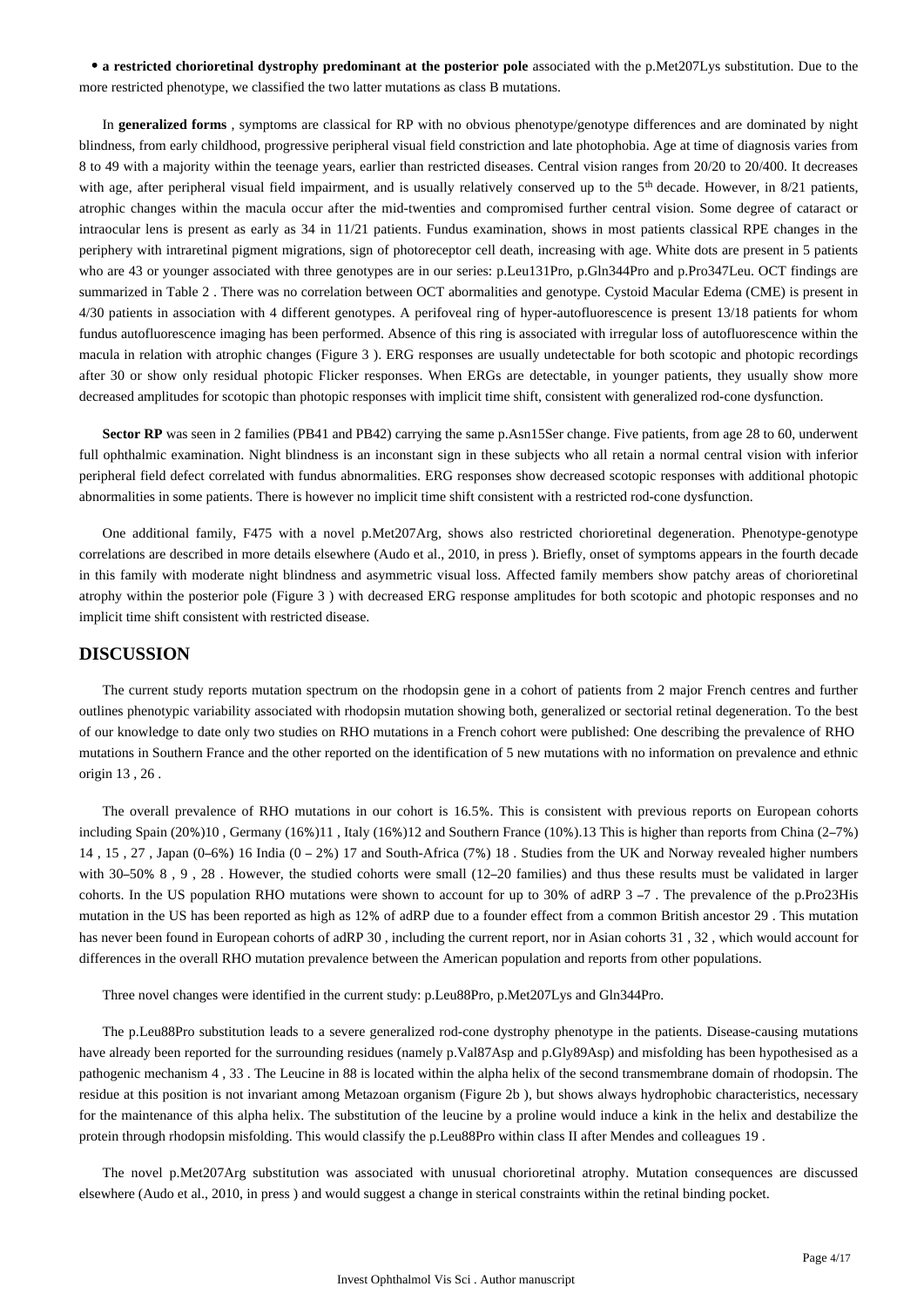The c.1031A>C change in exon 5 leading to a p.Gln344Pro substitution was associated with a severe generalized rod-cone dystrophy. Gln at this position is evolutionary highly conserved (Figure 2b ). It is located in the C-term external loop and it is unlikely that mutations in this residue would induce a misfolding. This would classify our novel change p.Gln344Pro in class I after Mendes and colleagues 19 . Previously a c.1030C>T change leading to a p.Gln344Stop was associated with normal phototransduction function but with mislocalization 34 . Furthermore, Tai and co-workers identified the direct interaction between a dynein light-chain subunit and the C-terminus of rhodopsin, which is important for the correct protein transport of post-Golgi rhodopsin-containing vesicles along the microtubules up to the outer segment 35 . Different C-terminal mutations were unable to interact with this domain and thus led to a trafficking defect. A similar mechanism can be advocated for the novel reported change p.Gln344Pro.

The 10 other families identified with RHO mutation showed already described changes. The p.Asn15Ser mutation was identified in two different families from a similar region of France and thus represents probably a founder effect. Asn15 represent one of the important N-glycosylation sites of RHO. Thus the underlying pathogenic mechanism of the p.Asn15Ser was proposed to be trafficking defect 36 .

The p.Leu131Pro mutation was identified in a large family from Martinique with typical diffuse rod-cone dystrophy, type A from Cideciyan and co-workers 21 . This amino-acid substitution is assumed to lead to misfolding 37 . Since this exchange has also been previously reported in another study from France 26 , it may represent a major mutation in the affected French population.

The p.Arg135Trp was found in two unrelated families and was associated with typical severe diffuse rod-cone dystrophy, type A from Cideciyan and co-workers 21 as previously reported 38 39 . Of notes, none of the examined patients in these 2 families demonstrated the white dots previously described in association with this genotype 39, 40. An explanation would be that the examined patients were either too young or too old to exhibit this distinct feature since, Oh and co-worker have reported the transient nature of these white dots appearing in the second decades of life then fading to leave place to RPE atrophy and bone spicules. It is also noteworthy that these white dots, which are located at the level of the RPE, are not specific of the p.Arg135Trp mutation since it was also seen in association with other RHO mutations in our series and may represent a non-specific sign of photoreceptor degeneration (see table 2 on clinical data).

The p.Pro347Leu mutation was the most prevalent, found in 4 families which would represent 5% of our adRP families. This mutation has also been reported in other populations 8 , 10 , 29 , 32 , 41 . Although the 4 families studied herein were unrelated and from different geographical origin, a founder effect cannot be excluded. Haplotype analysis was not performed for this study. However, the gene location is a known hotspot through a higher probability of C>T transition due to a CpG sequence 3 and 6 disease causing amino-acid substitutions have reported at this location (see http://www.retina-international.org/sci-news/rhomut.htm ). Again, it was suggested that for these substitutions a trafficking defect represent the pathogenic mechanism. Patients carrying the p.Pro347Leu mutation have a comparable phenotype as patients carrying the p.Gln344Pro and p.Ser334GlnfsX20 changes, all being located at the C-terminus, with early onset-night blindness, and generalized severe rod-cone dystrophy with loss of central vision in the 5<sup>th</sup> decades. The severity of the disease associated with C-terminal changes within the cytoplasmic domain is well documented in the literature 42 –44 showing a worse prognosis compared in particular to the p.Pro23His mutation located in the N-terminal intradiscal/extracellular portion of the protein 43 , 44 . Our cohort in whom genotype-phenotype correlation was performed is still too small to judge the severity associated with a specific mutation but recurrent follow-up will further address this question.

One additional criterion that will need to be further precisely evaluated is the course of macular involvement: perifoveal and foveal atrophy is not uncommon in our series (see table 2 with clinical details) as well as cystoid macular edema which was present in 4/31 patients with no genotype-specificity. These macular changes are responsible for decreased central vision and their prevention should be the major target of future therapeutic interventions.

Further longitudinal studies will precise the course of the disease for each genotype and will help identifying suitable markers and therapeutic windows for photoreceptor rescue, gene replacement or cell based therapies.

### **Ackowledgements:**

The authors are grateful to patients and family members described in this study, to Thierry Léveillard, Dominique Santiard-Baron, Christine Chaumeil and clinical staff for their help in DNA collection and clinical staff from the Centre National de Référence Maladies Rares in Montpellier, Béatrice Bocquet and Delphine Coustes-Chazalette for their help with DNA collection, Gabor Mátyás, Institute of Medical Genetics in Zurich for providing the purification and sequencing protocol used herein. The project was financially supported by Foundation Fighting Blindness (I.A.), ANR (SS.B), Foundation Voir et Entendre and BQR, Université Pierre et Marie Curie6 (C.Z), PHRC national adRP (C H).

## **Footnotes:**

Data regarding family 475 have been presented as a poster at the ARVO 2009 meeting and are also published elsewhere (Audo et al. 2010, in press ).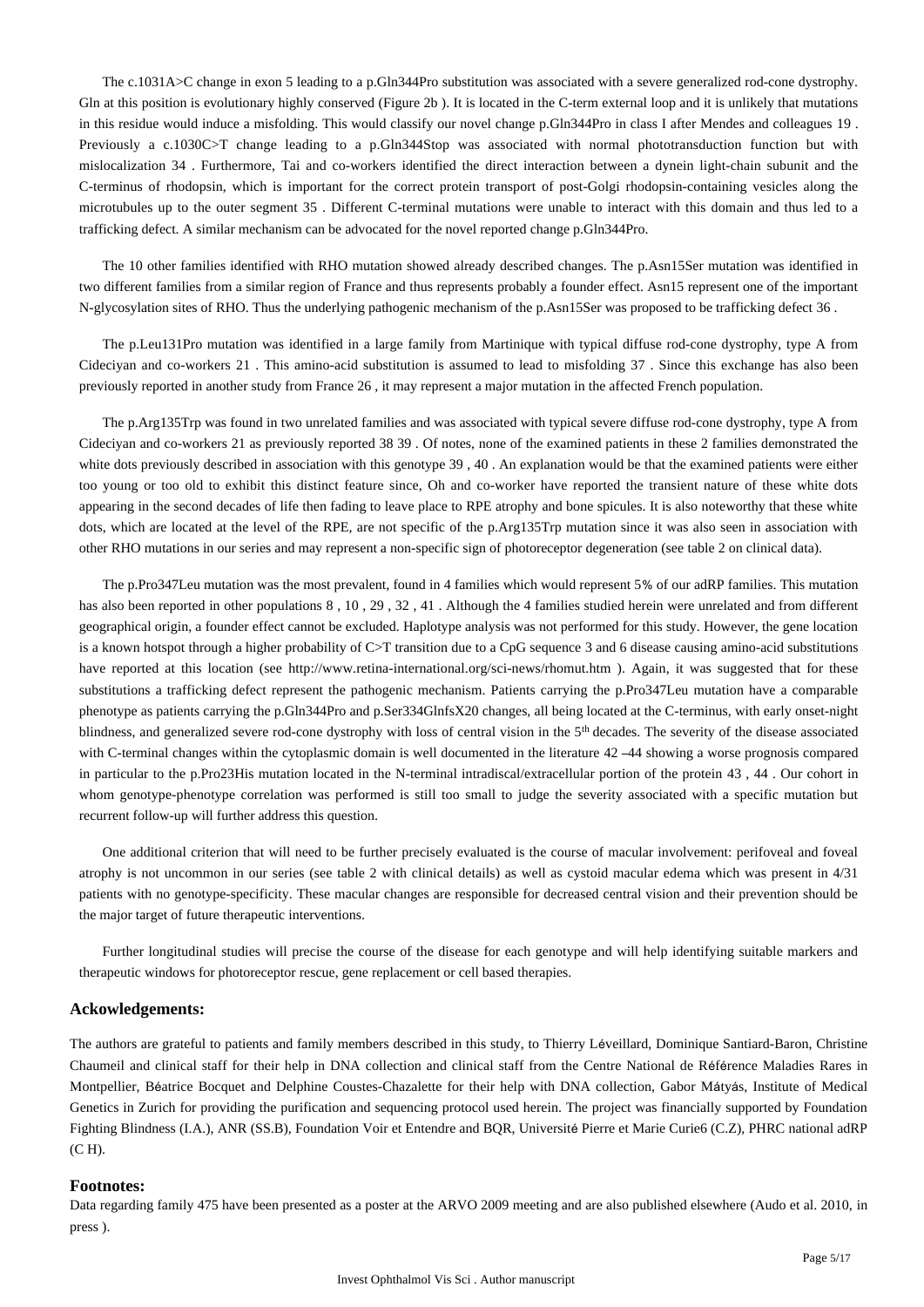### **References:**

- 1 . Hartong DT , Berson EL , Dryja TP . Retinitis pigmentosa . Lancet . 2006 ; 368 : 1795 1809
- 2 . Dryja TP , McEvoy JA , McGee TL , Berson EL . Novel rhodopsin mutations Gly114Val and Gln184Pro in dominant retinitis pigmentosa . Invest Ophthalmol Vis Sci .  $2000 \cdot 41 \cdot 3124 = 3127$
- 3 . Dryja TP , Hahn LB , Cowley GS , McGee TL , Berson EL . Mutation spectrum of the rhodopsin gene among patients with autosomal dominant retinitis pigmentosa . Proc Natl Acad Sci U S A . 1991 ; 88 : 9370 - 9374
- 4 . Sung CH , Davenport CM , Hennessey JC . Rhodopsin mutations in autosomal dominant retinitis pigmentosa . Proc Natl Acad Sci U S A . 1991 ; 88 : 6481 6485
- 5 . Macke JP , Davenport CM , Jacobson SG . Identification of novel rhodopsin mutations responsible for retinitis pigmentosa: implications for the structure and function of rhodopsin . Am J Hum Genet . 1993 ; 53 : 80 - 89
- 6 . Sohocki MM , Daiger SP , Bowne SJ . Prevalence of mutations causing retinitis pigmentosa and other inherited retinopathies . Hum Mutat . 2001 ; 17 : 42 51
- 7 . Sullivan LS , Bowne SJ , Birch DG . Prevalence of disease-causing mutations in families with autosomal dominant retinitis pigmentosa: a screen of known genes in 200 families . Invest Ophthalmol Vis Sci . 2006 ; 47 : 3052 - 3064
- 8 . Inglehearn CF , Keen TJ , Bashir R . A completed screen for mutations of the rhodopsin gene in a panel of patients with autosomal dominant retinitis pigmentosa . Hum Mol Genet . 1992 ; 1 : 41 - 45
- 9 . Grondahl J , Riise R , Heiberg A , Leren T , Christoffersen T , Bragadottir R . Autosomal dominant retinitis pigmentosa in Norway: a 20-year clinical follow-up study with molecular genetic analysis. Two novel rhodopsin mutations: 1003delG and I179F . Acta Ophthalmol Scand . 2007 ; 85 : 287 - 297
- 10 . Milla E , Maseras M , Martinez-Gimeno M . Genetic and molecular characterization of 148 patients with autosomal dominant retinitis pigmentosa (ADRP) . Arch Soc Esp Oftalmol . 2002 ; 77 : 481 - 484
- 11 . Bunge S , Wedemann H , David D . Molecular analysis and genetic mapping of the rhodopsin gene in families with autosomal dominant retinitis pigmentosa . Genomics . 1993 ; 17 : 230 - 233
- 12 . Ziviello C , Simonelli F , Testa F . Molecular genetics of autosomal dominant retinitis pigmentosa (ADRP): a comprehensive study of 43 Italian families . J Med Genet . 2005 ; 42 : e47 -
- 13 . Bareil C , Hamel C , Pallares-Ruiz N , Arnaud B , Demaille J , Claustres M . Molecular analysis of the rhodopsin gene in southern France: identification of the first duplication responsible for retinitis pigmentosa, c. 998999ins4 . Ophthalmic Genet . 1999 ; 20 : 173 - 182
- 14 . Zhao K , Xiong S , Wang L , Wang L , Cui Y , Wang Q . Novel rhodopsin mutation in a Chinese family with autosomal dominant retinitis pigmentosa . Ophthalmic Genet . 2001 ; 22 : 155 - 162
- 15 . Zhang XL , Liu M , Meng XH . A complete screen for mutations of the rhodopsin gene in a panel of Chinese patients with autosomal dominant retinitis pigmentosa . Chin Med Sci J . 2005 ; 20 : 30 - 34
- 16 . Ando Y , Ohmori M , Ohtake H . Mutation screening and haplotype analysis of the rhodopsin gene locus in Japanese patients with retinitis pigmentosa . Mol Vis . 2007 ;  $13 \cdot 1038 - 1044$
- 17 . Gandra M , Anandula V , Authiappan V . Retinitis pigmentosa: mutation analysis of RHO, PRPF31, RP1, and IMPDH1 genes in patients from India . Mol Vis . 2008 ; 14 : 1105 - 1113
- 18 . Roberts L , Ramesar R , Greenberg J . Low frequency of rhodopsin mutations in South African patients with autosomal dominant retinitis pigmentosa . Clin Genet . 2000 ; 58 : 77 - 78
- 19 . Mendes HF , van der Spuy J , Chapple JP , Cheetham ME . Mechanisms of cell death in rhodopsin retinitis pigmentosa: implications for therapy . Trends Mol Med . 2005 ; 11 : 177 - 185
- 20 . Heckenlively JR , Rodriguez JA , Daiger SP . Autosomal dominant sectoral retinitis pigmentosa. Two families with transversion mutation in codon 23 of rhodopsin . Arch Ophthalmol . 1991 ; 109 : 84 - 91
- 21 . Cideciyan AV, Hood DC, Huang Y. Disease sequence from mutant rhodopsin allele to rod and cone photoreceptor degeneration in man. Proc Natl Acad Sci U S A. 1998 ; 95 : 7103 - 7108
- 22 . Marmor MF , Fulton AB , Holder GE , Miyake Y , Brigell M , Bach M . ISCEV Standard for full-field clinical electroretinography (2008 update) . Doc Ophthalmol . 2009  $.118 \cdot 69 - 77$
- 23 . Hood DC , Bach M , Brigell M . ISCEV guidelines for clinical multifocal electroretinography (2007 edition) . Doc Ophthalmol . 2008 ; 116 : 1 11
- 24 . Miller SA , Dykes DD , Polesky HF . A simple salting out procedure for extracting DNA from human nucleated cells . Nucleic Acids Res . 1988 ; 16 : 1215 -
- 25 . Neidhardt J , Barthelmes D , Farahmand F , Fleischhauer JC , Berger W . Different amino acid substitutions at the same position in rhodopsin lead to distinct phenotypes . Invest Ophthalmol Vis Sci . 2006 ; 47 : 1630 - 1635
- 26 . Souied E, Gerber S, Rozet JM. Five novel missense mutations of the rhodopsin gene in autosomal dominant retinitis pigmentosa. Hum Mol Genet . 1994 ; 3 : 1433 -1434
- 27 . Chan WM , Yeung KY , Pang CP . Rhodopsin mutations in Chinese patients with retinitis pigmentosa . Br J Ophthalmol . 2001 ; 85 : 1046 1048
- 28 . Inglehearn CF, Tarttelin EE, Plant C. A linkage survey of 20 dominant retinitis pigmentosa families: frequencies of the nine known loci and evidence for further heterogeneity . J Med Genet . 1998 ; 35 : 1 - 5
- 29 . Dryja TP, McGee TL, Hahn LB. Mutations within the rhodopsin gene in patients with autosomal dominant retinitis pigmentosa . N Engl J Med . 1990; 323: 1302 -1307
- 30 . Farrar GJ , Kenna P , Redmond R . Autosomal dominant retinitis pigmentosa: absence of the rhodopsin proline----histidine substitution (codon 23) in pedigrees from Europe . Am J Hum Genet . 1990 ; 47 : 941 - 945
- 31 . Nakazawa M , Kikawa-Araki E , Shiono T , Tamai M . Analysis of rhodopsin gene in patients with retinitis pigmentosa using allele-specific polymerase chain reaction . Jpn J Ophthalmol . 1991 ; 35 : 386 - 393
- 32 . Fujiki K , Hotta Y , Hayakawa M . Point mutations of rhodopsin gene found in Japanese families with autosomal dominant retinitis pigmentosa (ADRP) . Jpn J Hum Genet . 1992 ; 37 : 125 - 132
- 33 . Sung CH , Schneider BG , Agarwal N , Papermaster DS , Nathans J . Functional heterogeneity of mutant rhodopsins responsible for autosomal dominant retinitis pigmentosa . Proc Natl Acad Sci U S A . 1991 ; 88 : 8840 - 8844
- 34 . Sung CH , Makino C , Baylor D , Nathans J . A rhodopsin gene mutation responsible for autosomal dominant retinitis pigmentosa results in a protein that is defective in localization to the photoreceptor outer segment . J Neurosci . 1994 ; 14 : 5818 - 5833
- <sup>3</sup> 35 . Tai AW, Chuang JZ, Bode C, Wolfrum U, Sung CH. Rhodopsin's carboxy-terminal cytoplasmic tail acts as a membrane receptor for cytoplasmic dynein by binding to the dynein light chain Tctex-1 . Cell . 1999 ; 97 : 877 - 887
- 36 . Kranich H , Bartkowski S , Denton MJ . Autosomal dominant 'sector' retinitis pigmentosa due to a point mutation predicting an Asn-15-Ser substitution of rhodopsin . Hum Mol Genet . 1993 ; 2 : 813 - 814
- 37 . Fuchs S , Kranich H , Denton MJ . Three novel rhodopsin mutations (C110F, L131P, A164V) in patients with autosomal dominant retinitis pigmentosa . Hum Mol Genet .  $1994 \cdot 3 \cdot 1203$ .
- 38 . Pannarale MR , Grammatico B , Iannaccone A . Autosomal-dominant retinitis pigmentosa associated with an Arg-135-Trp point mutation of the rhodopsin gene. Clinical features and longitudinal observations . Ophthalmology . 1996 ; 103 : 1443 - 1452
- 39 . Oh KT , Oh DM , Weleber RG . Genotype-phenotype correlation in a family with Arg135Leu rhodopsin retinitis pigmentosa . Br J Ophthalmol . 2004 ; 88 : 1533 1537
- 40 . Souied E , Soubrane G , Benlian P . Retinitis punctata albescens associated with the Arg135Trp mutation in the rhodopsin gene . Am J Ophthalmol . 1996 ; 121 : 19 25
- 41 . Greenberg J , Franz T , Goliath R , Ramesar R . A photoreceptor gene mutation in an indigenous black African family with retinitis pigmentosa identified using a rapid screening approach for common rhodopsin mutations . S Afr Med J . 1999 ; 89 : 877 - 878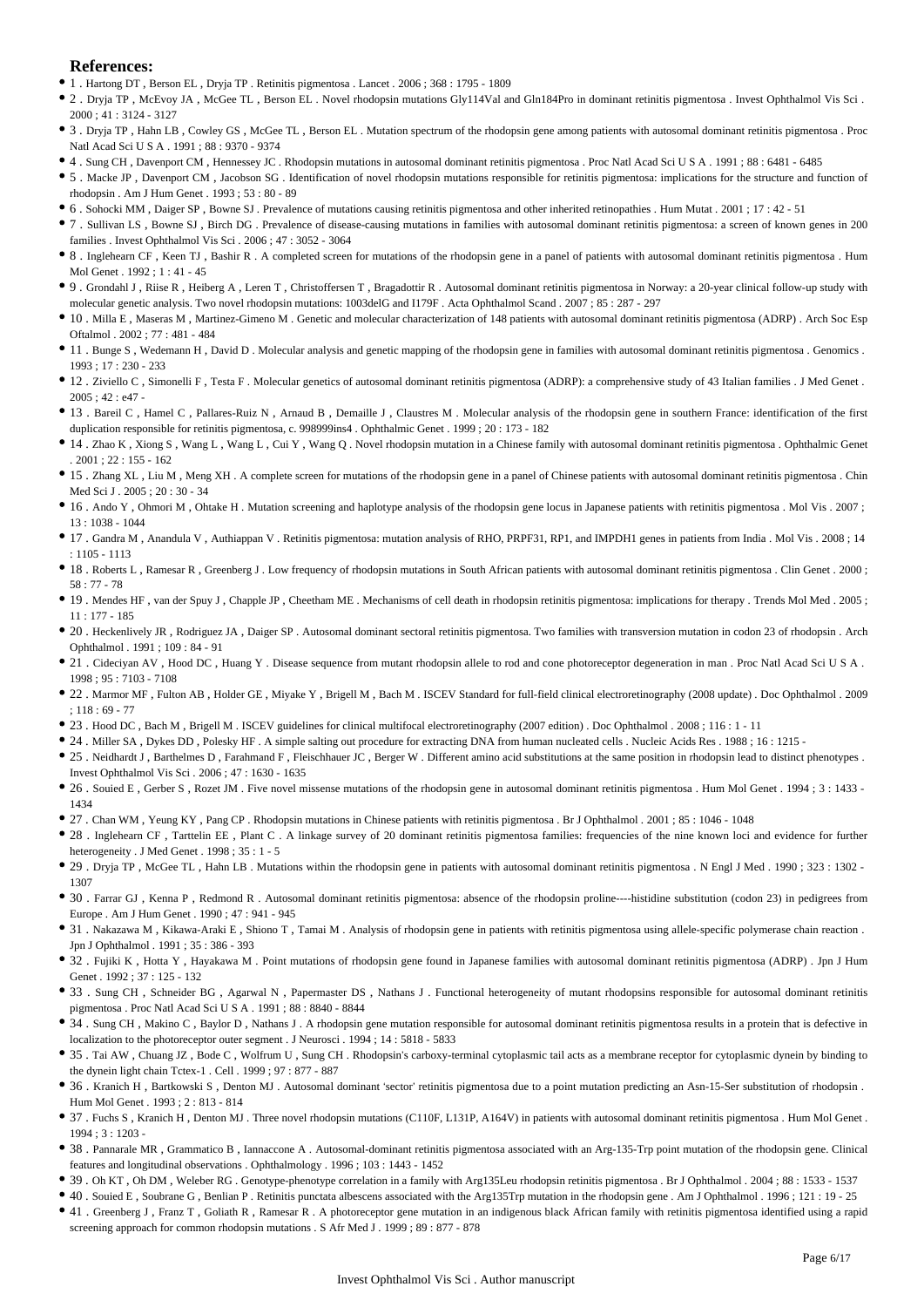- 42 . Berson EL , Rosner B , Sandberg MA , Weigel-DiFranco C , Dryja TP . Ocular findings in patients with autosomal dominant retinitis pigmentosa and rhodopsin, proline-347-leucine . Am J Ophthalmol . 1991 ; 111 : 614 - 623
- 43 . Sandberg MA , Weigel-DiFranco C , Dryja TP , Berson EL . Clinical expression correlates with location of rhodopsin mutation in dominant retinitis pigmentosa . Invest Ophthalmol Vis Sci . 1995 ; 36 : 1934 - 1942
- 44 . Oh KT , Longmuir R , Oh DM . Comparison of the clinical expression of retinitis pigmentosa associated with rhodopsin mutations at codon 347 and codon 23 . Am J Ophthalmol . 2003 ; 136 : 306 - 313

### **Figure 1**

Pedigrees of adRP patients with RHO mutations and co-segregation in available family members. Filled symbols represent affected and unfilled unaffected persons. Squares indicate males, circles females. Arrows reflect the index patients.

Figure 1a

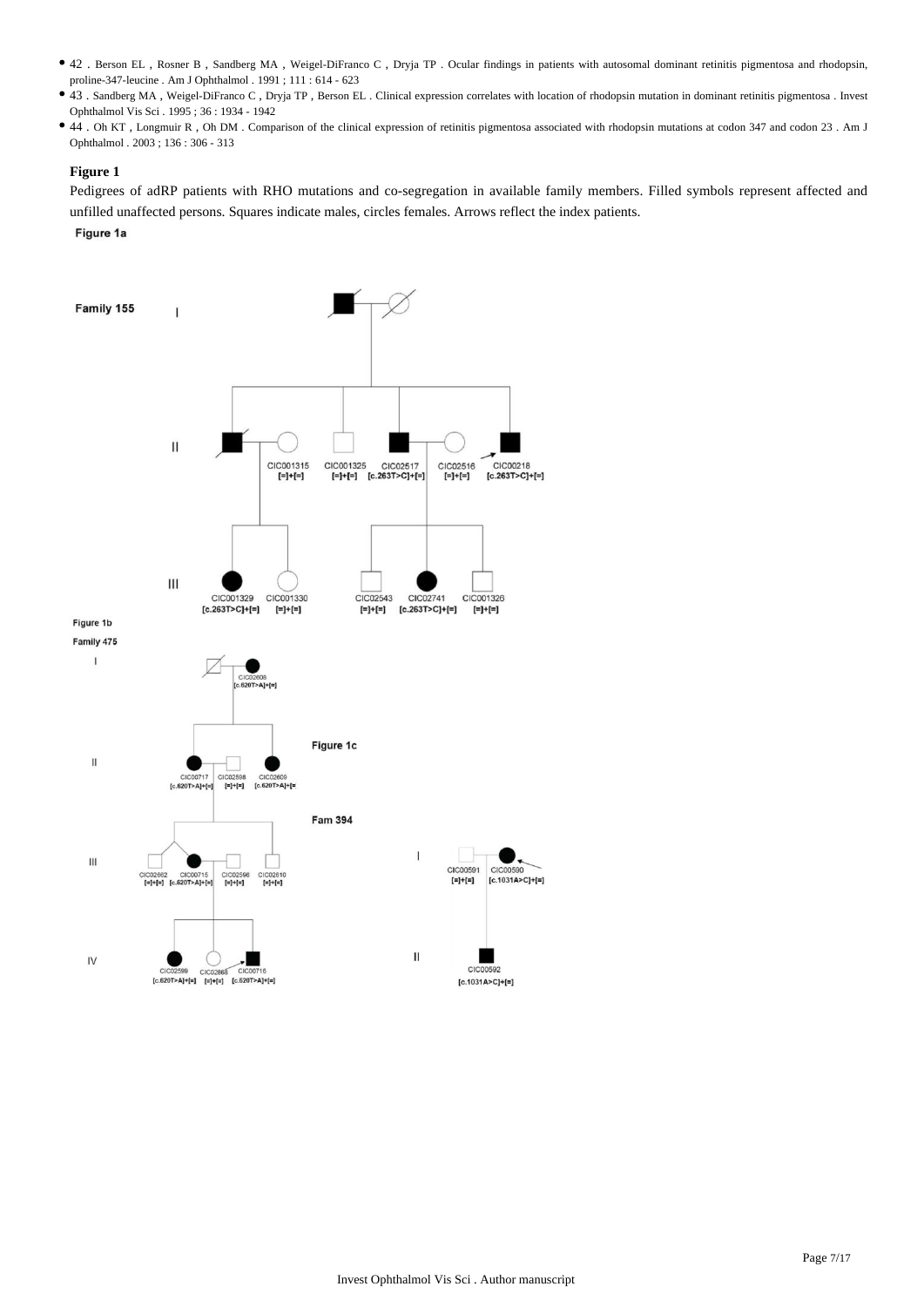# Fam PB41



# Figure 1d





Fam 172/96

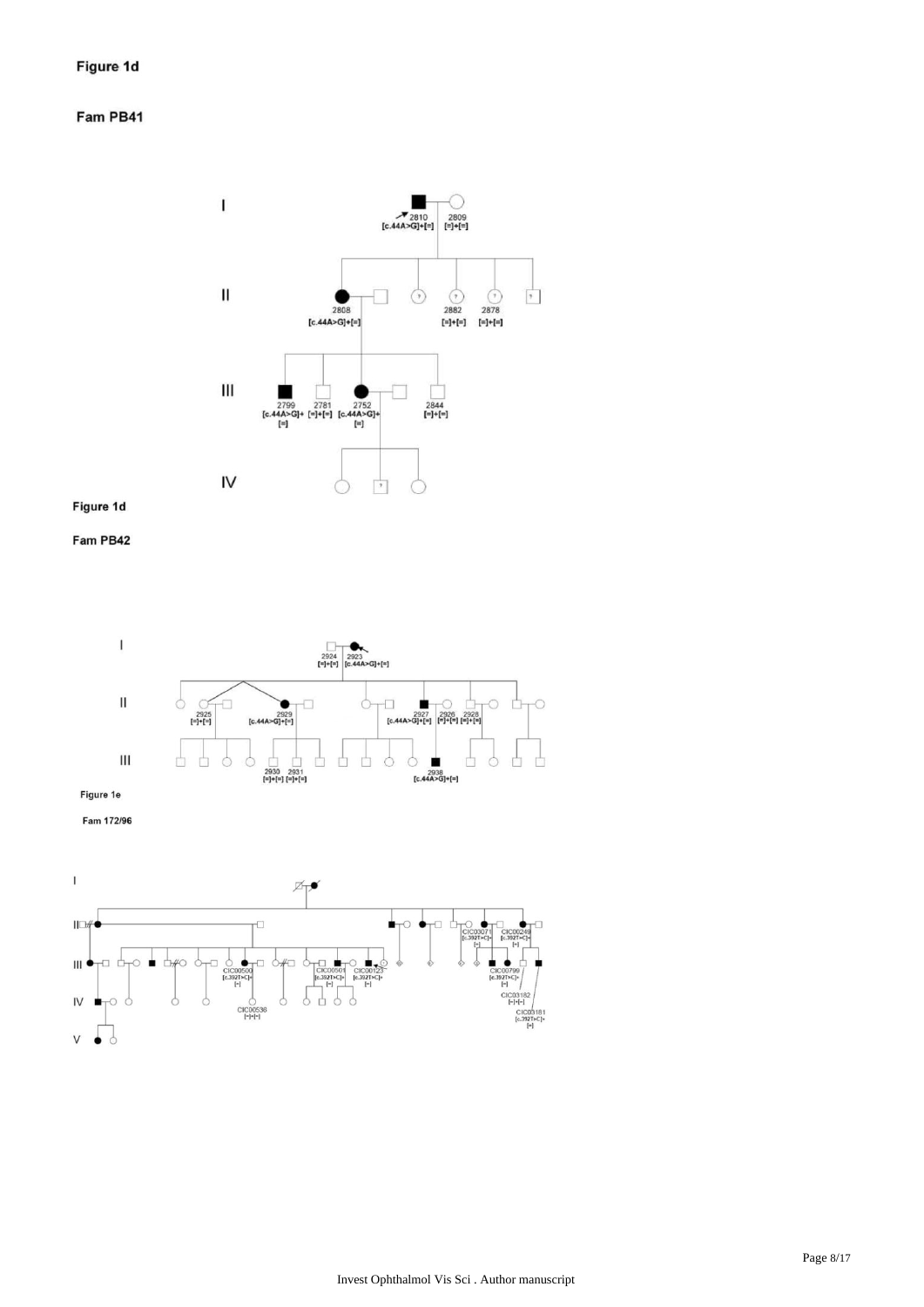# Figure 1f



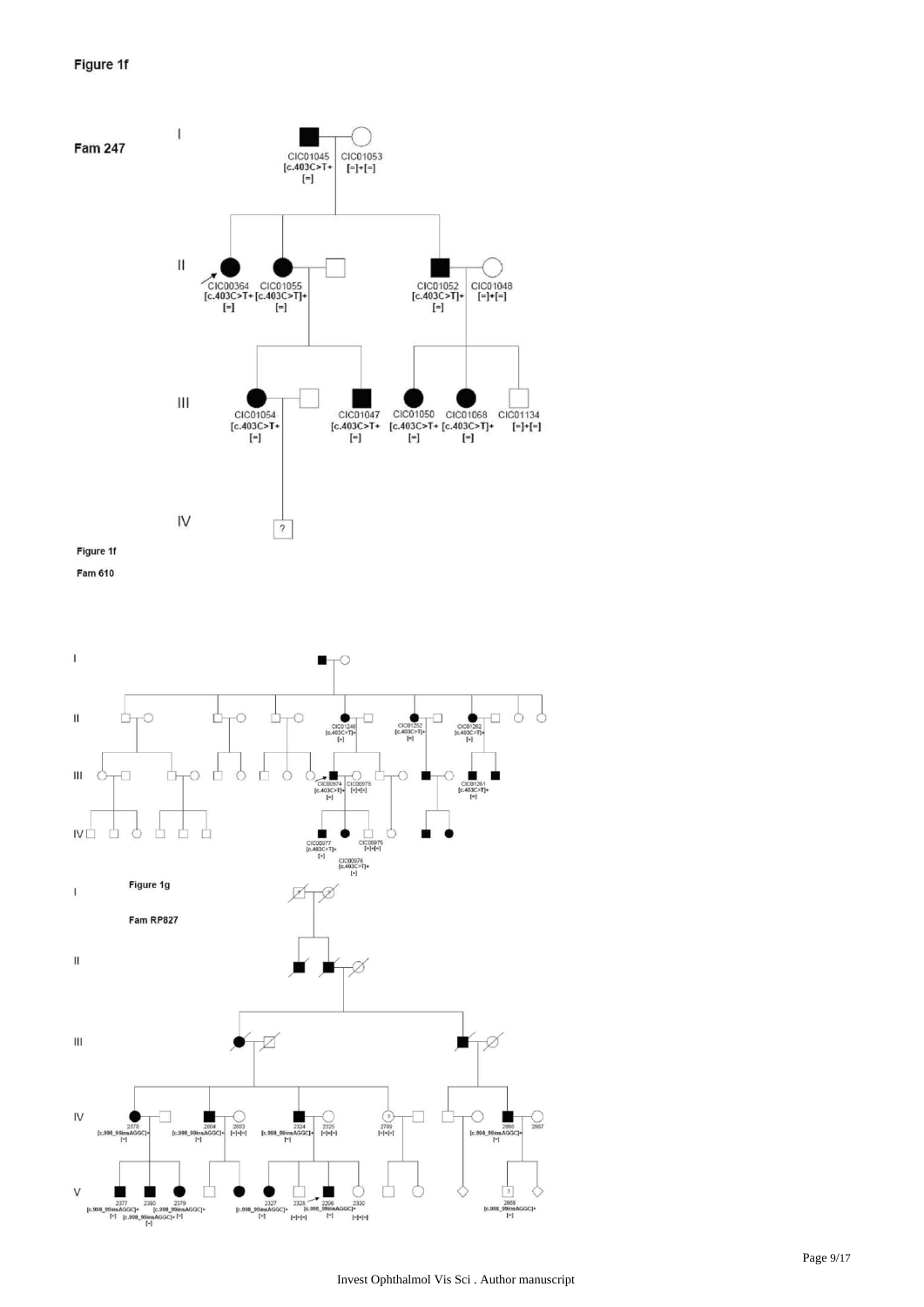







Fam 681



**Figure 2**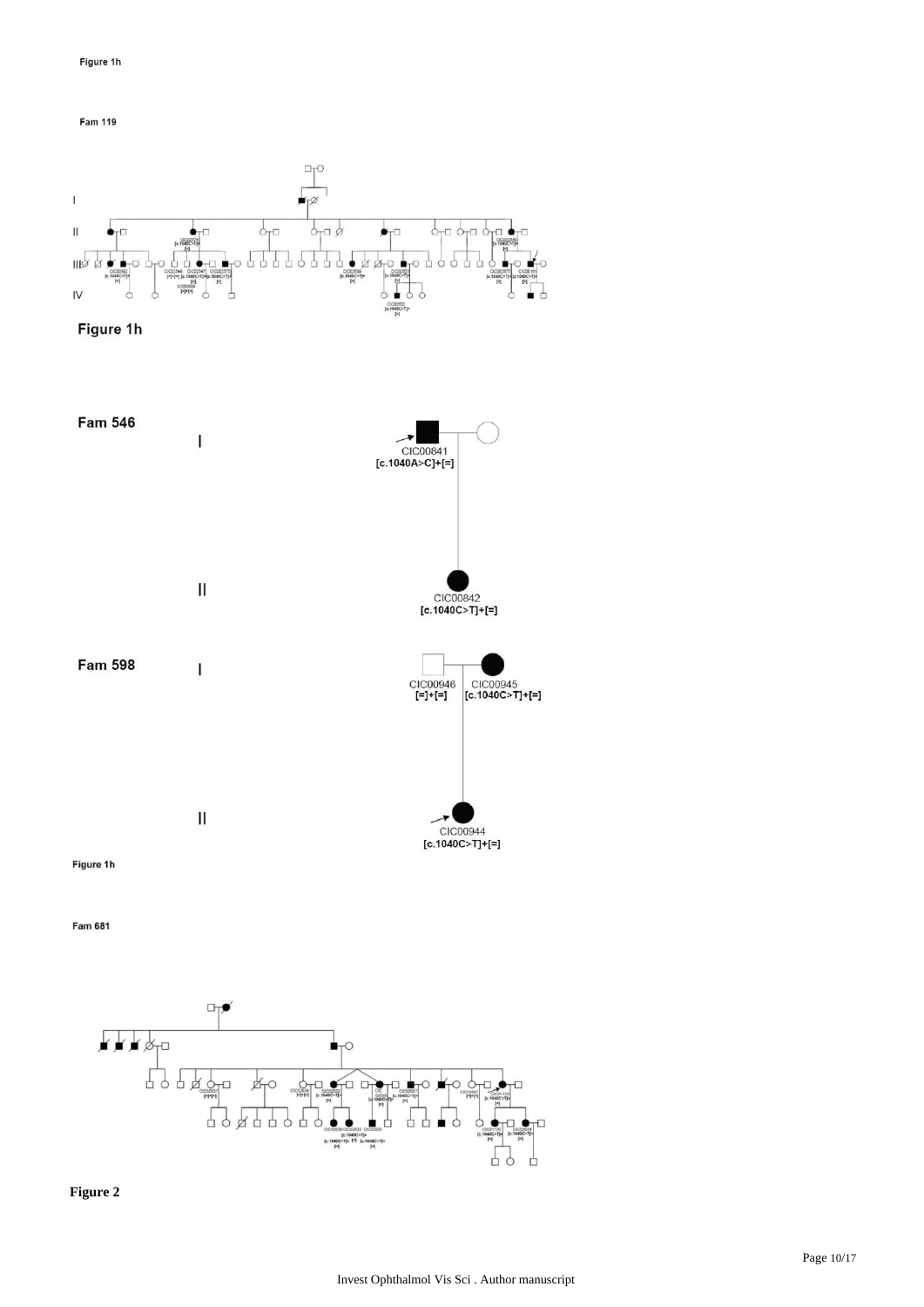(a). Electropherograms of novel RHO mutations highlighted by an arrow. (b) Multiple amino acid sequence alignments of different species of novel mutated residues (depicted in green). Amino acid substitutions are highlighted in red. The position of the respective amino acids is shown in black numbers.

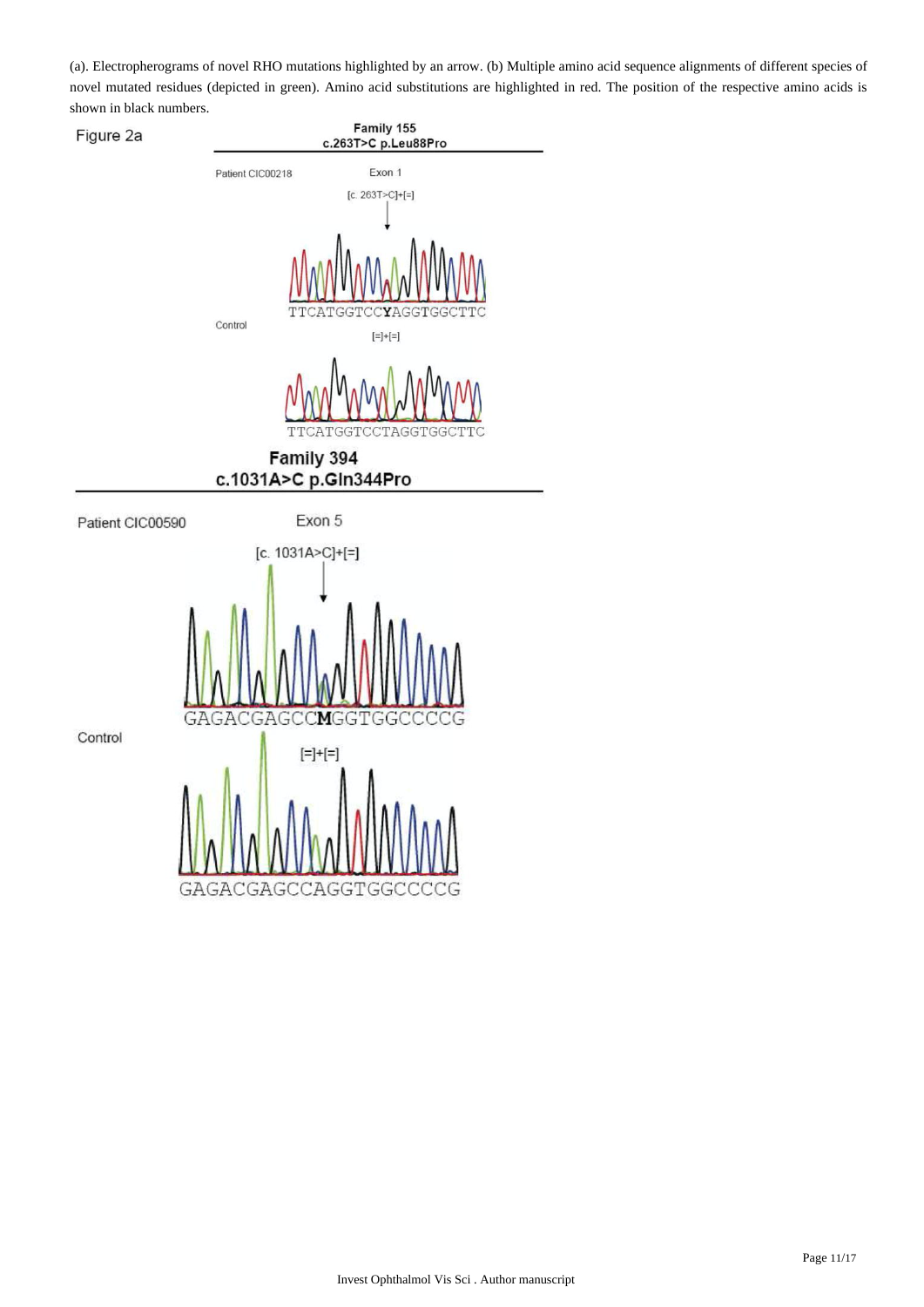# Figure 2b

|                          | 88          | 344                |
|--------------------------|-------------|--------------------|
|                          |             |                    |
| Human                    | DLFMVLGGFTS | KTETSOVAPA*        |
| Rhesus                   | DLFMVFGGFTT | KTETSOVAPA*        |
| Tarsier                  | DLFMVFGGFTS | <b>KTETSOVAPA*</b> |
| Mouse                    | DLFMVFGGFTT | KTETSOVAPA*        |
| Dog                      | DLFMVFGGFTT | KTETSOVAPA*        |
| Elephant                 | NHFMVFGGFTT |                    |
| Opossum                  | DLFMVFGGFTM | KTETSOVAPA*        |
| Platypus                 | NHFMVLGGFTT | KTETSOVSPA*        |
| Chicken                  | DLFMVFGRFTT | KTETSQVSPA*        |
| Lizard                   | NLFMVIMGFTT | KTETSOVSPA*        |
| X tropicalis NHFMVLCGFTV |             | KTESSQVSPA*        |
| Stickleback              | DLFMVLGGFTT | KTQSSOVAPA*        |

# **Figure 3**

Fundus and autofluorescence pictures of 3 index patients with distinct adRP phenotypes (diffuse, sector RP and restricted chorioretinal atrophy)

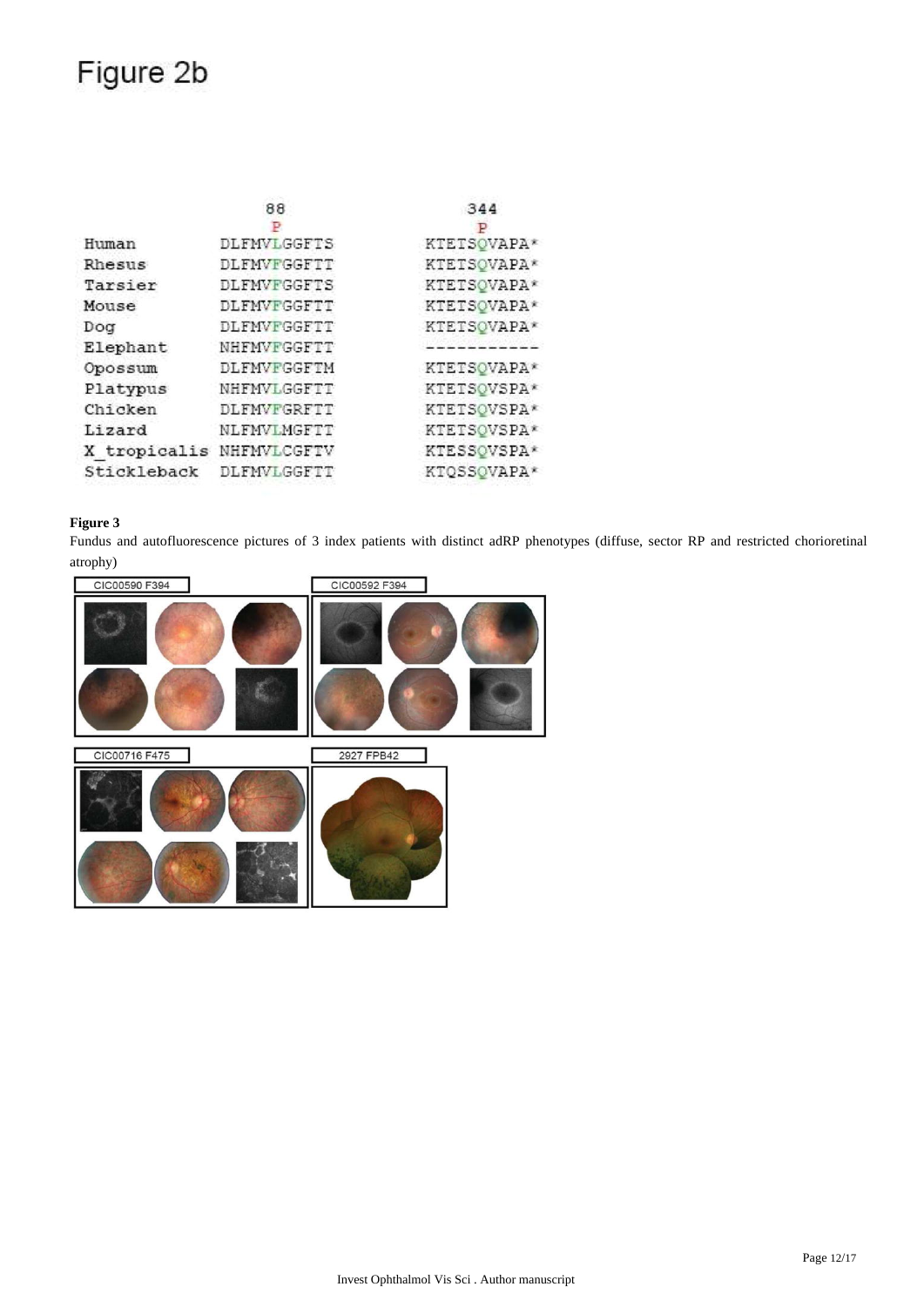# **Table 1**

Novel and known RHO mutations in the French cohort.

| Index (family)                                                           | Exon           | <b>Nucleotide Exchange</b> | <b>Protein Effect</b> | <b>Publication</b>                                                    |
|--------------------------------------------------------------------------|----------------|----------------------------|-----------------------|-----------------------------------------------------------------------|
| 2810 (PB41)<br>2923 (PB42)                                               |                | c.44A > G                  | $p. Asn15$ Ser        | 36                                                                    |
| CIC00218 (F155)                                                          |                | c.263T>C                   | p.Leu88Pro            | novel                                                                 |
| CIC00123 (F172/96)                                                       | 2              | c.392T>C                   | p.Leu131Pro           | 26                                                                    |
| CIC00364 (F247)<br>CIC00974 (F610)                                       | $\overline{2}$ | c.403C>T                   | p.Arg135Trp           | 4                                                                     |
| CIC00716 (F475)                                                          |                | c. $620T > A$              | p.Met207Lys           | novel (phenotypegenotype correlation published Audo et al., in press) |
| 2296 (RP827)                                                             | 5              | c.998 999insAGGC           | $p$ .Ser334GlyfsX20   | 13                                                                    |
| CIC00590 (F394)                                                          |                | c.1031A $\gt C$            | p.Gln344Pro           | novel                                                                 |
| CIC00161 (F119)<br>CIC00841 (F546)<br>CIC00944 (F598)<br>CIC01125 (F681) | 5              | c.1040C > T                | p.Pro347Leu           | 29                                                                    |

# **Table 2**

Clinical features of affected members from familiies with ausosomal dominant retinitis pigmentosa (adRP) due to RHO mutations.

| <b>Family and RHO</b><br>mutation              | Age of<br><b>Patient Sex diagnos</b> | <b>Symptoms</b>                  | Age<br>at<br>exam | <b>BCVA</b>                                                                                      | <b>OD/OS</b> Cataract    | <b>Fundus</b>                                              | <b>OCT</b>                     | <b>VF</b>                                                                                         | <b>ERG ISCEV standards</b>                                                                                                |
|------------------------------------------------|--------------------------------------|----------------------------------|-------------------|--------------------------------------------------------------------------------------------------|--------------------------|------------------------------------------------------------|--------------------------------|---------------------------------------------------------------------------------------------------|---------------------------------------------------------------------------------------------------------------------------|
|                                                | 2752 F<br>III.12                     | Mild night blindness             | 39                | 20/20<br>20/20                                                                                   | $\overline{\phantom{a}}$ | Bone spicules in Lower sector                              | Normal<br>foveal               | Central<br>scotoma $(15^{\circ})$<br>lamination Isoptre V4 60<br>$\mathrm{P}N$ , 70 $\mathrm{P}T$ | 50% of normal value for<br>scotopic responses<br>60% of normal value for<br>photopic responses<br>No implicit time shift  |
| <b>Family PB41</b><br>c.44A > G<br>p.15Asn>Ser | 2808 F<br>II.2                       | Night blindness                  | 59                | $20/20 +$<br>$2.50(-$<br>1.25; 170<br>$^{\circ}$<br>$20/20 +$<br>$2.00(-)$<br>$0.50; 50^{\circ}$ |                          | Bone spicules in Lower sector                              | Normal<br>foveal<br>lamination | Isoptre V4 65<br>$\mathrm{P}N$ , 70 $\mathrm{P}T$                                                 | 20% of normal value for<br>scotopic responses<br>35% of normal value for<br>photopic rresponses<br>No implicit time shift |
|                                                | 2929<br>$\mathbf{F}$<br>II.4         | No night blindness               | -60               | $20/25 +$<br>$3.25(-)$<br>1.00; 144<br>$\circ$<br>$20/25 +$<br>$2.75(-$<br>$0.50; 10^{\circ}$    |                          | Bone spicules in Lower sector                              | Normal<br>foveal<br>lamination | Isoptre V4 80<br>$\mathrm{N}$ , 70 $\mathrm{T}$                                                   | 30% of normal value for<br>scotopic responses<br>Photopic 30Hz ERG slightly<br>reduced<br>No implicit time shift          |
| <b>Family PB42</b><br>c.44A > G                | 30<br>2927<br>M<br>II.8              | PVFI at 30<br>No night blindness | 52                | $20/20 +$<br>$2.50(-)$<br>$2.75; 20^{\circ}$                                                     |                          | Bone spicules in lower sector<br>Epiretinal membrane OD/OS | Normal<br>foveal<br>lamination | Isoptre V4 80<br>$\mathrm{P}N$ , 90 $\mathrm{C}T$                                                 | 30% of normal value for<br>scotopic responses                                                                             |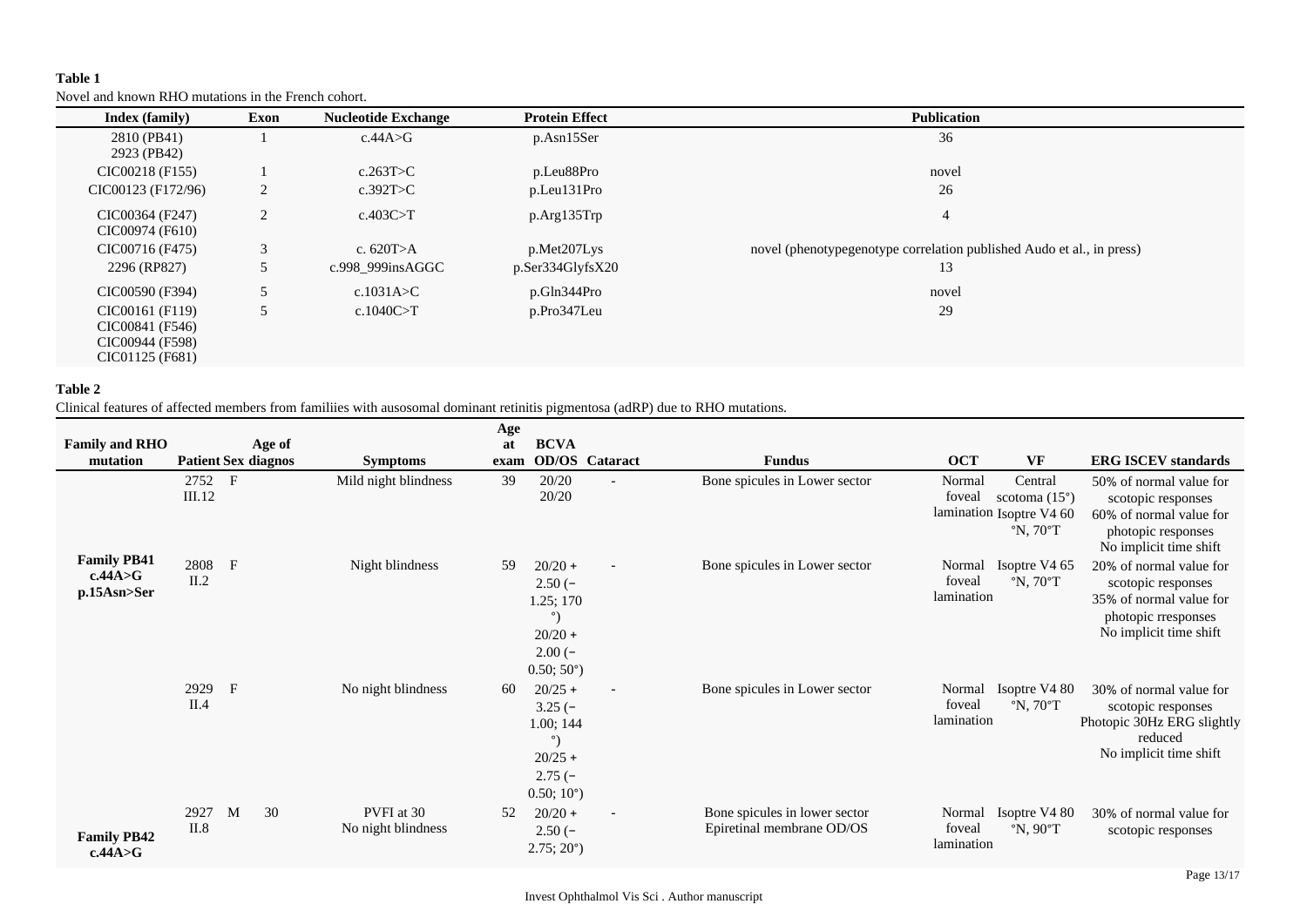| p.15Asn>Ser                                       |                    |              |       |                                                                                                               |      | $20/20 +$<br>$2.75(-$<br>2.50; 170<br>$^{\circ}$                                                    |                  |                                                                                                   |                                |                                                                                         | 80% of normal value for<br>photopic responses<br>No implicit time shift                      |
|---------------------------------------------------|--------------------|--------------|-------|---------------------------------------------------------------------------------------------------------------|------|-----------------------------------------------------------------------------------------------------|------------------|---------------------------------------------------------------------------------------------------|--------------------------------|-----------------------------------------------------------------------------------------|----------------------------------------------------------------------------------------------|
|                                                   | 2938 M<br>III.12   |              |       | Mild photophobia<br>No night blindness                                                                        | 28   | $20/20 -$<br>$0.25(-$<br>$0.50; 15^{\circ}$ )<br>$20/20 -$<br>0.5                                   |                  | Bone spicules in Lower sector                                                                     | Normal<br>foveal<br>lamination | Normal                                                                                  | Normal scotopic responses<br>Photopic 30Hz ERG slightly<br>reduced<br>No implicit time shift |
| <b>Family 155</b><br>c.263T>C<br>p.Leu88Pro novel | CIC M<br>00218     |              | 15    | Night blindness since childhood<br>photophobia at age 59 followed<br>by progressive loss of central<br>vision | 62   | 20/63<br>20/80                                                                                      | IOL at<br>age 48 | bone spicules 360° some areas of central atrophy                                                  |                                | Foveal Isoptre V4 20<br>thinning ° central ODS                                          | Not detectable                                                                               |
|                                                   | CIC M<br>00123     |              | 10    | Night blindness since childhood                                                                               | 27   | $20/32 +$<br>$1.25(-)$<br>$1.25)85^{\circ}$<br>$20/32 + 1$ (<br>$-1)90^\circ$                       |                  | bone spicules 360° some areas of central atrophy,<br>few white dots                               | Normal<br>foveal<br>lamination | Isoptre V4<br>OD $15^\circ$<br>central<br>$OS<10^{\circ}$                               | Not detectable                                                                               |
|                                                   | CIC -<br>00249     | $\mathbf{F}$ | 30    | Night blindness since childhood<br>progressive decreased vision and<br>photophobia                            | 56   | $20/400 +$<br>$3.505(-)$<br>$1.75)90^{\circ}$<br>$20/500 +$<br>$3(-)$<br>$1.50)90^{\circ}$          | $\ddot{}$        | bone spicules 360° some areas of central, atrophy,<br>no ring on AF                               | Foveal<br>thinning             | Isoptre III4<br>$20^{\circ}$ central<br><b>ODS</b>                                      | Not detectable                                                                               |
| <b>Family 96/172</b><br>c.392T>C<br>p.Leu131Pro   | CIC<br>00799       | $\mathbf{F}$ | Teens | Night blindness since childhood                                                                               | 31   | $20/32 - 1$<br>$-1$ )50 $^{\circ}$<br>$20/32 - 1$<br>$\overline{\phantom{a}}$<br>$1.25)135^{\circ}$ |                  | Few peripheral RPE changes 360°, white dots,<br>small perifoveal ring of hyperAF                  | Normal<br>foveal               | Isoptre II4<br>$110^{\circ}$<br>lamination horizontally<br>and 90°<br>vertically        | No responses detectable in<br>scotopic conditions, some<br>residual flicker responses        |
|                                                   | CIC -<br>00500     | $\mathbf{F}$ |       | Teens Night blindness since childhood                                                                         | 43   | $20/40 +$<br>$0.25(-)$<br>$0.75$ ) $120^{\circ}$<br>$20/40 + 0($<br>$-1)60^\circ$                   | $\ddot{}$        | bone spicules 360° some areas of central atrophy,<br>white dots, small perifoveal ring of hyperAF | Normal<br>foveal               | Isoptre III4<br>$60^{\circ}$<br>lamination horizontally<br>and $30^\circ$<br>vertically | Not detectable                                                                               |
|                                                   | CIC M<br>00501     |              | 28    | Night blindness since childhood                                                                               | -51  | $20/40 +$<br>$0.75(-)$<br>0.25)95<br>20/40 pl(<br>$-1.25)90^{\circ}$                                |                  | bone spicules 360° some areas of central atrophy,<br>no ring on AF                                | Foveal<br>thinning             | Isoptre V4 20                                                                           | Not detectable                                                                               |
| <b>Family 247</b><br>c.403C>T<br>p.Arg135Trp      | $CIC$ $F$<br>00364 |              |       | Night blindness since childhood                                                                               | - 52 | $20/40 +$<br>$3.75(-)$<br>$0.25335$ °<br>$20/63 +$<br>$5.75(-$<br>$1)130^{\circ}$                   | $+$              | bone spicules 360° some areas of central atrophy,<br>no ring on AF                                | Foveal<br>thinning             | Isoptre III4<br>$30^\circ$                                                              | Not detectable                                                                               |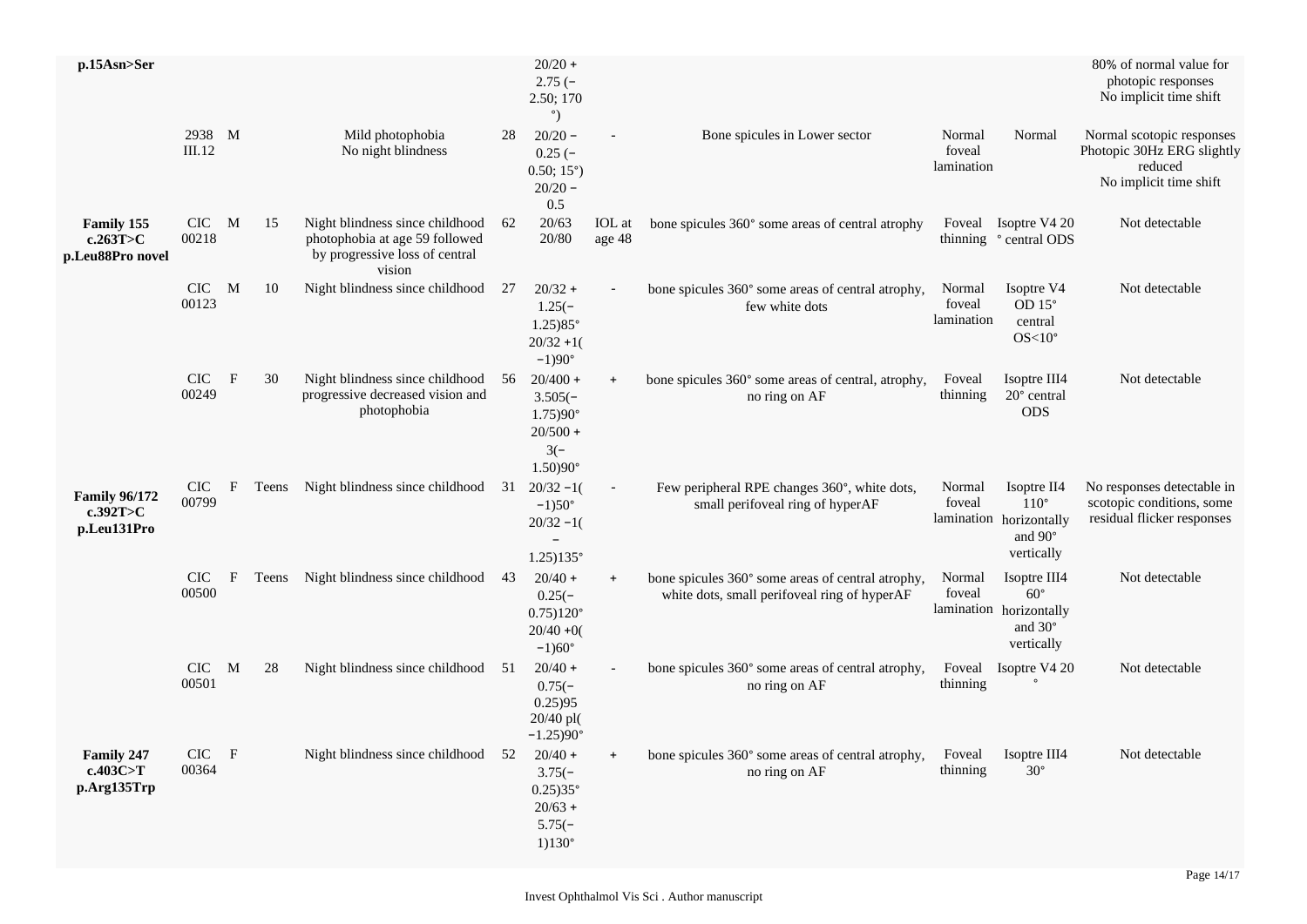|                                              | $CIC$ M<br>00974    |              | 10 | Night blindness                                                         | 37 | $20/40 - 8($<br>$-2.75)0^{\circ}$<br>$20/40 - 8($                                                      |           | Peripheral RPE/choroidal atrophy with bone<br>spicules 360°, small perifoveal ring of hyperAF                                                                                                                             | Foveal<br>thinning                                                   | Isoptre III4<br>$170^{\circ}$<br>horizontal<br>x100° vertical                 | Not detectable                                                                                                                 |
|----------------------------------------------|---------------------|--------------|----|-------------------------------------------------------------------------|----|--------------------------------------------------------------------------------------------------------|-----------|---------------------------------------------------------------------------------------------------------------------------------------------------------------------------------------------------------------------------|----------------------------------------------------------------------|-------------------------------------------------------------------------------|--------------------------------------------------------------------------------------------------------------------------------|
| <b>Family 610</b><br>c.403C>T<br>p.Arg135Trp | <b>CIC</b><br>00976 | $\mathbf{F}$ | 8  | Night blindness                                                         | 8  | 2.25)175°<br>$20/63 - 2($<br>$-3.25)0^{\circ}$<br>$20/40 +$<br>$0.75(-)$<br>$2.25)180^{\circ}$         |           | Nearly normal fundus, Perifoveal ring of hyperAF                                                                                                                                                                          | Normal<br>foveal                                                     | Isoptre III4<br>$140^\circ$<br>lamination horizontal;<br>$100^\circ$ vertical | Both scotopic and photopic<br>amplitudes reduction                                                                             |
|                                              | CIC M<br>00977      |              | 10 | Night blindness                                                         | 11 | $20/20 +$<br>$0.25(-)$<br>$2.75)5^{\circ}$<br>$20/20 +$<br>$0.25(-)$<br>$2.50)170^{\circ}$             |           | Few RPE changes with no bone spicules, Bilateral<br>CME, Perifoveal ring of hyperAF                                                                                                                                       | <b>CME</b>                                                           | Isoptre III4<br>$140^\circ$<br>horizontal<br>$X120^\circ$<br>vertical         | Scotopic responses 10% of<br>normal<br>Photopic responses 50%<br>normal<br>Both amplitude reduction<br>and implicit time shift |
|                                              | $CIC$ M<br>00716    |              | 23 | None                                                                    | 23 | $20/130(-$<br>$1)160^{\circ}$<br>$20/150(-$<br>$1.50)15^{\circ}$                                       |           | Preserved macula besides some perifoveolar RPE<br>clumps; Moderate salt and pepper appearance of<br>retinal periphery                                                                                                     | Normal<br>foveal<br>lamination                                       | Normal                                                                        | Scotopic response<br>amplitudes 80% of normal,<br>normal photopic responses,<br>no implicit time shift                         |
| Family 475                                   | CIC -<br>00715      | $\mathbf{F}$ | 38 | Decreased VA<br>Some degree of night vision<br>disturbances             |    | $46 \quad 20/25 + 1$<br>$\overline{\phantom{0}}$<br>$0.50)160^{\circ}$<br>HM                           |           | Patchy chorioretinal atrophy with some RPE<br>clumps in posterior pole and mid periphery<br>No pale disc and no narrowing of blood vessels<br>salt and pepper aspect in retinal periphery; no bone lamination<br>spicules | <b>OD</b><br>normal<br>foveal<br>OS foveal<br>thinning               | OD normal<br>OS normal<br>peripheral<br>isoptre                               | 65% of normal for scotopic<br>response amplitudes and<br>90% for scotopic responses;<br>No implicit time shift                 |
| c.620T>A<br>p.Met207Lys                      | CIC<br>00717        | $\mathbf{F}$ | 40 | Night blindness since age 40<br>Decreased VA                            | 58 | $20/200 +$<br>$1.75(-)$<br>$0.50)20^{\circ}$<br>$20/25 +$<br>$2.25(-)$<br>$0.50)140^{\circ}$           | $\ddot{}$ | Patchy chorioretinal atrophy with some RPE<br>clumps in posterior pole and mid periphery<br>No pale disc and no narrowing of blood vessels,<br>salt and pepper aspect in retinal periphery; no bone<br>spicules           | OD foveal<br>thinning<br><b>OS</b><br>normal<br>foveal<br>lamination | Normal<br>peripheral<br>isoptre                                               | Not performed                                                                                                                  |
|                                              | <b>CIC</b><br>02599 | $\mathbf{F}$ | 26 | None                                                                    | 26 | 20/15<br>ODS with<br>$\rm no$<br>correction                                                            |           | Normal aspect of posterior poles besides some<br>perifoveolar RPE clumps and one small area of<br>atrophy; Moderate salt and pepper appearance of lamination<br>retinal periphery                                         | Normal<br>foveal                                                     | normal                                                                        | Not performed                                                                                                                  |
|                                              | 2296 M<br>V.8       |              | 13 | Night blindness at early<br>childhood PVFI at 13 Intense<br>photophobia | 34 | $20/40 +$<br>$5.50(-$<br>0.50; 165<br>$^{\circ}$<br>$20/30 +$<br>$5.00(-$<br>0.50; 170<br>$^{\circ}$ ) | $\pmb{+}$ | Bones spicules 360°<br><b>CME</b>                                                                                                                                                                                         | <b>CME</b>                                                           | $15^{\circ}$                                                                  | Not detectable                                                                                                                 |
|                                              | 2327<br>V.6         | $\mathbf{F}$ | 11 | Night blindness at 11 PVFI at 20 38<br>Photophobia at 25                |    | $20/100 +$<br>5.00                                                                                     |           | Bones spicules 360°<br>Foveal photoreceptor loss                                                                                                                                                                          | Foveal<br>thinning                                                   | $15^{\circ}$                                                                  | Not detectable except for<br>residual 30 Hz flicker ERG                                                                        |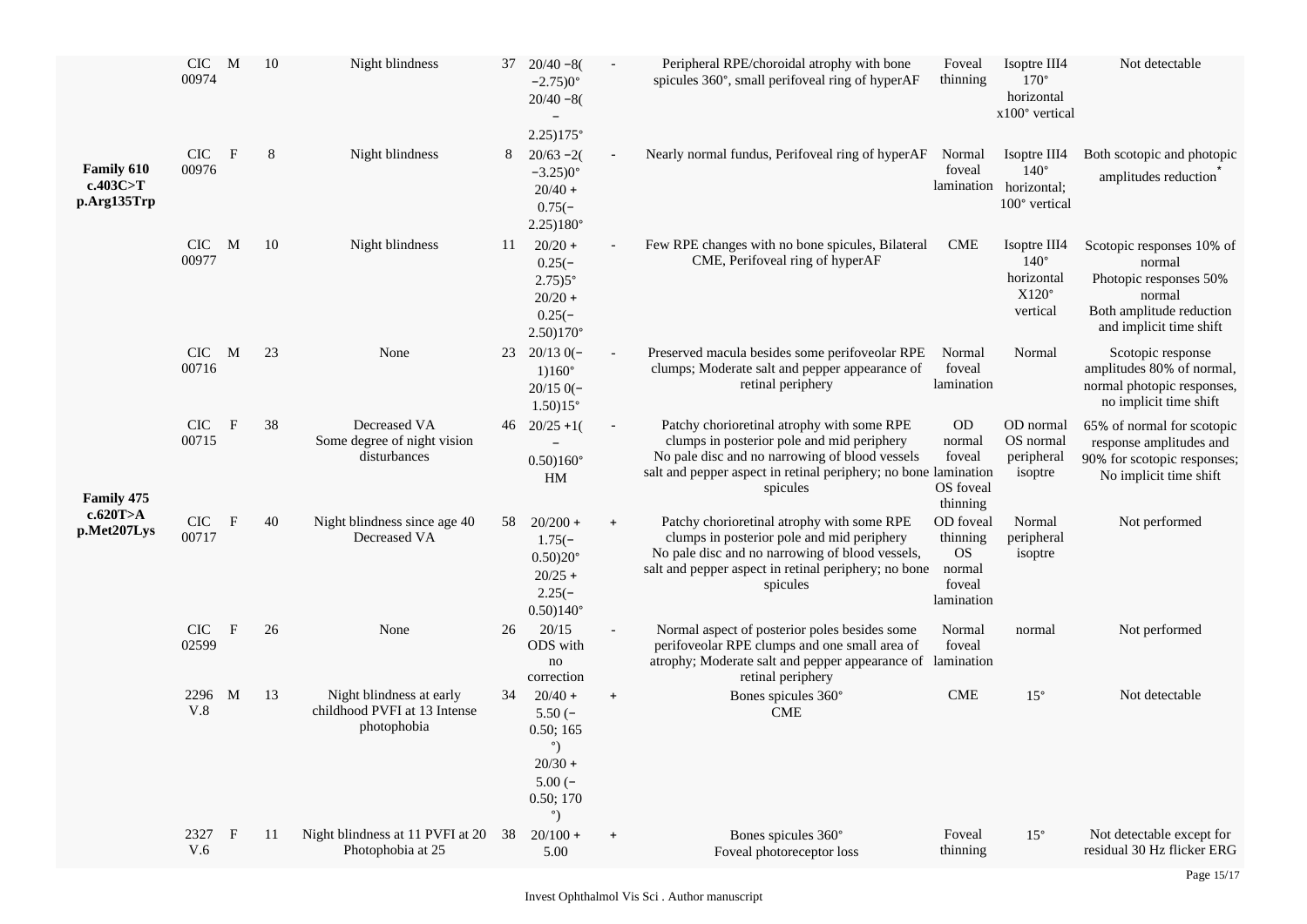| <b>Family RP827</b><br>c.998_999insAGGC<br>p. Ser333GlyfsX22 |                     |              |                 |                                                                             |    | $20/400 +$<br>$6.00(-$<br>$0.75; 60^{\circ}$ )                                                                |                          |                                                                                  |                                |                              |                                                                                                                                |
|--------------------------------------------------------------|---------------------|--------------|-----------------|-----------------------------------------------------------------------------|----|---------------------------------------------------------------------------------------------------------------|--------------------------|----------------------------------------------------------------------------------|--------------------------------|------------------------------|--------------------------------------------------------------------------------------------------------------------------------|
|                                                              | 2379<br>V.3         |              | F childhoo<br>d | Night blindness since early<br>childhood<br>Photophobia at 5                |    | 45 $20/30$ (-<br>2.00; 90°<br>$20/40$ (-<br>1.25; 105<br>$^{\circ}$                                           | $\ddot{}$                | Bones spicules 360° small Perifoveal ring of<br>hyperAF                          | Foveal<br>thinning             | $20^{\circ}$                 | Not detectable                                                                                                                 |
|                                                              | 2324 M<br>IV.5      |              | 50              | Night blindness at early<br>childhood PVFI at 25<br>Photophobia             | 60 | $20/400 +$<br>$1.50(-$<br>$1.00; 95^{\circ}$ )<br>$20/200 +$<br>$2.00(-)$<br>$1.00; 85^{\circ}$ )             | IOL                      | Bones spicules 360°                                                              | Foveal<br>thinning             | $10^{\circ}$                 | Not detectable except for<br>residual 30 Hz flicker ERG                                                                        |
| Family 394                                                   | <b>CIC</b><br>00590 | $\mathbf{F}$ | 32              | Night blindness since age 4<br>PVFI since age 19                            |    | 53 $20/125 -$<br>$1.50(-)$<br>$1)35^{\circ}$<br>$20/200 -$<br>$1.25(-)$<br>$1)150^{\circ}$                    | IOL at<br>48             | bone spicules 360°, no ring on AF, perifoveal<br>atrophy                         | Foveal<br>thinning             | $20^{\circ}$                 | Not detectable                                                                                                                 |
| c.1031A > C<br>p.Gln344Pro, novel                            | CIC -<br>00592      | H            | 13              | Moderate night blindness                                                    | 13 | $20/25 +$<br>$1.5(-)$<br>$1.75)170^{\circ}$<br>$20/32 + 2($<br>$\overline{\phantom{a}}$<br>$2.75)175^{\circ}$ |                          | peripheral RPE changes 360° with white dots,<br>Perifoveal ring of hyperAF       | Normal<br>foveal<br>lamination | normal                       | Scotopic responses 10% of<br>normal<br>Photopic responses 80%<br>normal<br>Both amplitude reduction<br>and implicit time shift |
| Family 119<br>c.1040C>T<br>p.Pro347Leu                       | <b>CIC</b><br>00161 | H            | -11             | Night blindness                                                             | 42 | 20/32<br>$plane(-)$<br>$1)90^\circ$<br>20/25<br>$plano(-)$<br>$0.50)80^{\circ}$                               |                          | Bone spicules 360°, Perifoveal ring of hyperAF                                   | Normal<br>foveal<br>lamination | $20^{\circ}$                 | Not detectable                                                                                                                 |
| <b>Family 546</b><br>c.1040C>T<br>p.Pro347Leu                | <b>CIC</b><br>00841 |              | H Teens         | Night blindness since early<br>childhood, PVFI at 25, recent<br>photophobia |    | 42 $20/400$ –<br>$1)115^{\circ}$<br>$20/63 - 1$<br>$-0.25$ ) $15^{\circ}$                                     | $+$                      | bone spicules 360° White dots<br>Bilateral CME, small perifoveal ring of hyperAF | <b>CME</b>                     | Isoptre III4<br>$20^{\circ}$ | Not detectable                                                                                                                 |
| <b>Family 598</b>                                            | <b>CIC</b><br>00944 | $\mathbf{F}$ | 10              | Night blindness                                                             |    | $14 \quad 20/20 + 2($<br>$-1.25$ )5°<br>$20/20+$<br>$1.5(-)$<br>$05)10^\circ$                                 | $\overline{\phantom{a}}$ | Some peripheral RPE changes over 360°, CME,<br>Perifoveal ring of hyperAF        | <b>CME</b>                     | normal                       | Scotopic responses 10% of<br>normal<br>Photopic responses 80%<br>normal<br>Both amplitude reduction<br>and implicit time shift |
| c.1040 $C>T$<br>p.Pro347Leu                                  | CIC<br>00945        | $\mathbf F$  | 9               | Night blindness                                                             | 43 | $20/32 +$<br>$3.5(-)$<br>$1.25)10^{\circ}$                                                                    |                          | bone spicules 360°, no ring on AF                                                | Foveal<br>thinning             | $20^{\circ}$                 | Not detectable                                                                                                                 |